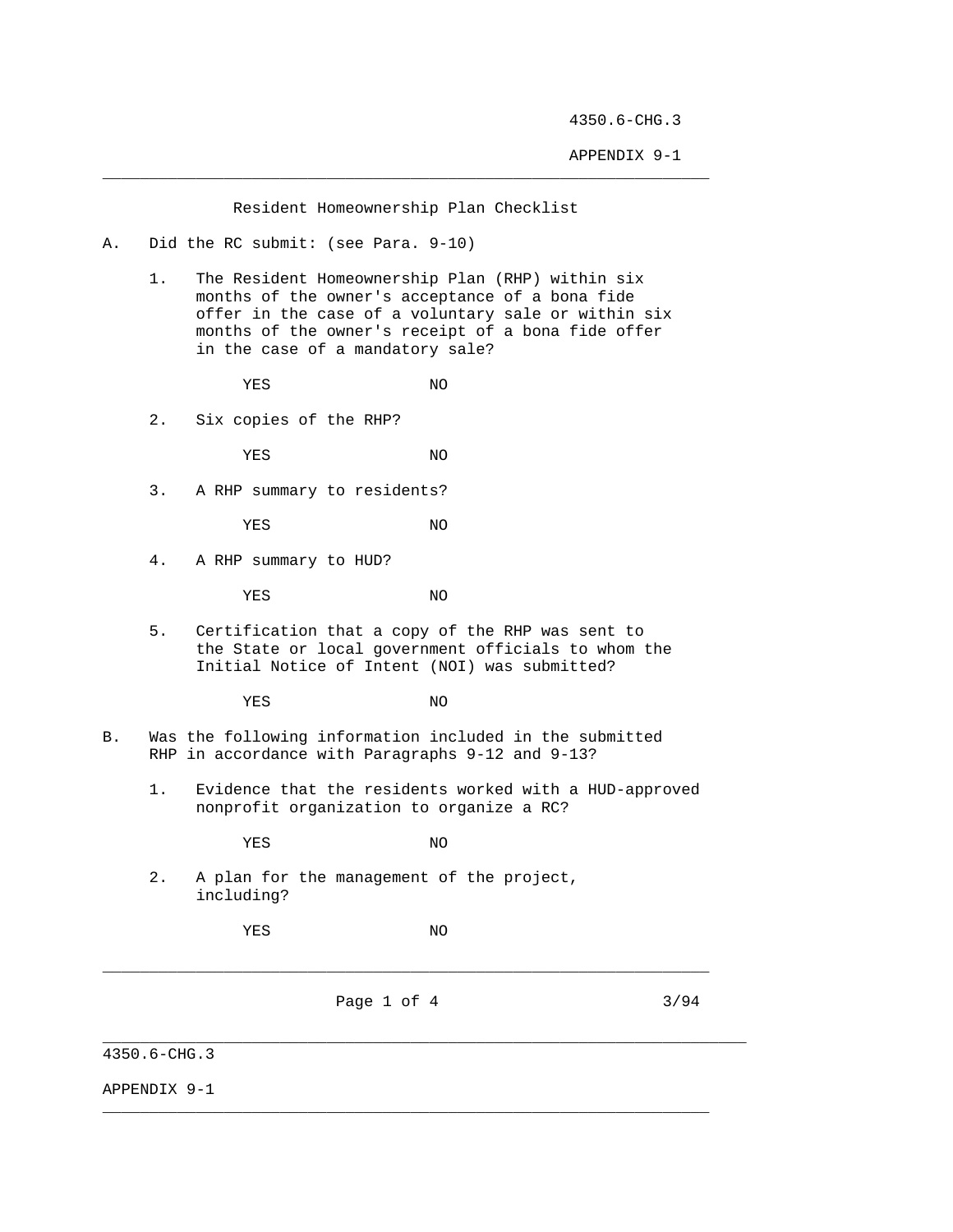a. A statement that the RC has ultimate responsibility for the management of its project, regardless of whether it is the manager?

YES NO

 3. Descriptions of outstanding findings of noncompliance and violations and documented resolution of findings or proposed resolution?

YES NO

or

A certification of no violations?

YES NO

- 4. Two tenant income profiles (see Para. 9-12.F.)?
	- a. One profile representing tenants as of the date of RHP submission? and
	- b. One for tenants as of January 1, 1987? or

YES NO

 c. A tenant income profile for a subsequent year along with a certification that the January 1, 1987 profile is unavailable?

YES NO

 5. Methods and schedules for project conversion, including the type of homeownership contemplated? (E.g., fee simple, condominium, cooperative)

YES NO

 6. Statements regarding unit values, selling prices, homeowner fees, closing costs, and down payments?

YES NO

- 
- 7. Statement about the homeownership's eligibility and underwriting standards?

\_\_\_\_\_\_\_\_\_\_\_\_\_\_\_\_\_\_\_\_\_\_\_\_\_\_\_\_\_\_\_\_\_\_\_\_\_\_\_\_\_\_\_\_\_\_\_\_\_\_\_\_\_\_\_\_\_\_\_\_\_\_\_\_\_

\_\_\_\_\_\_\_\_\_\_\_\_\_\_\_\_\_\_\_\_\_\_\_\_\_\_\_\_\_\_\_\_\_\_\_\_\_\_\_\_\_\_\_\_\_\_\_\_\_\_\_\_\_\_\_\_\_\_\_\_\_\_\_\_\_\_\_\_\_

YES NO

3/94 Page 2 of 4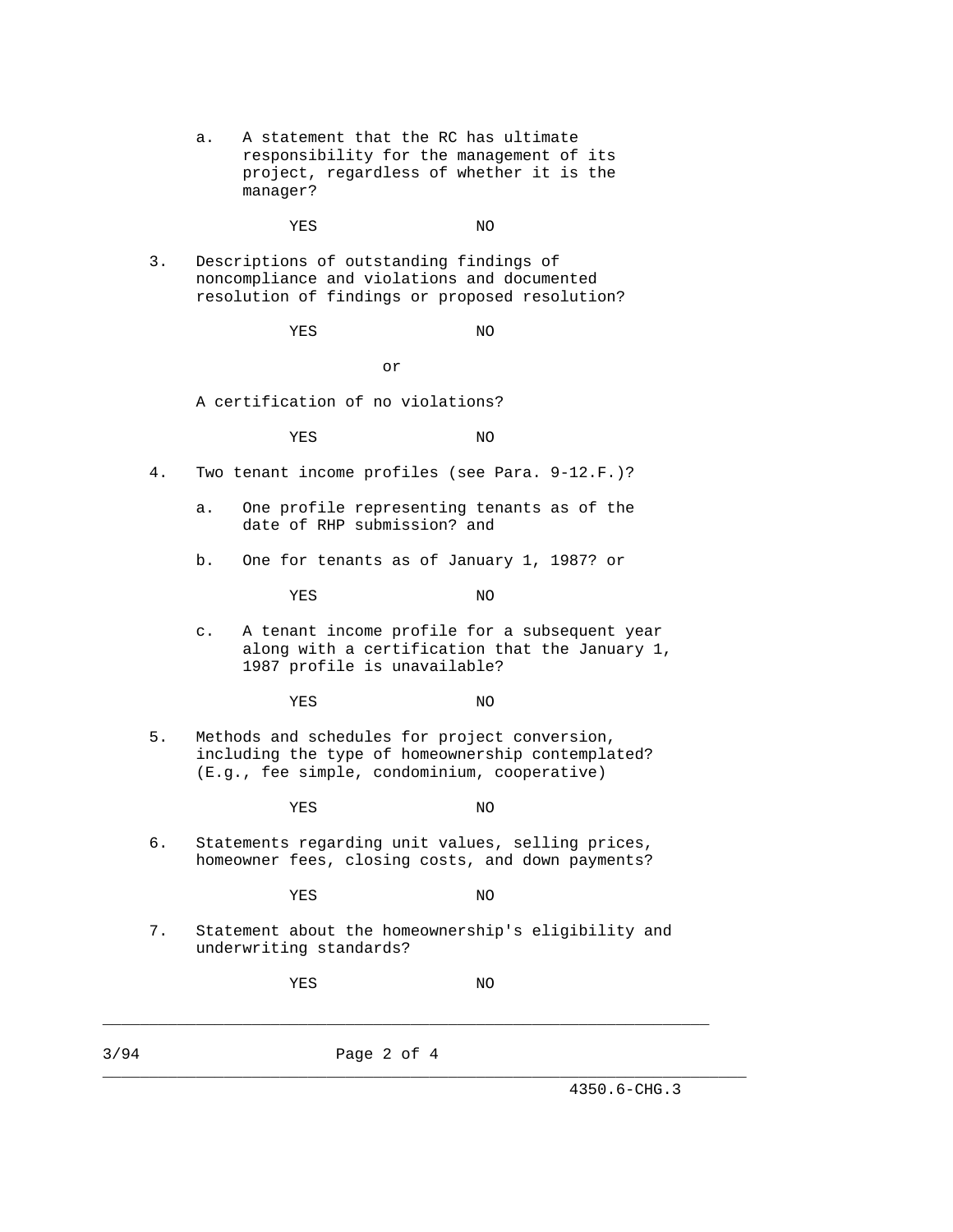| 8.  |                                      | Methods of financing the sale of individual units?                                         |      |
|-----|--------------------------------------|--------------------------------------------------------------------------------------------|------|
|     | YES                                  | NO.                                                                                        |      |
| 9.  | restrictions on resale)              | Issues regarding resale of units? (E.g., RC<br>purchase, equity appreciation, methods, and |      |
|     | YES                                  | ΝO                                                                                         |      |
| 10. |                                      | A list of prospective purchasing tenants?                                                  |      |
|     | YES                                  | ΝO                                                                                         |      |
|     | а.<br>intend to purchase? and        | Along with their certification that they                                                   |      |
|     | YES                                  | ΝO                                                                                         |      |
| 11. | projection with documentation?       | A financial plan including a four-year budget                                              |      |
|     | YES                                  | NO.                                                                                        |      |
| 12. | units?                               | An affirmative marketing plan for vacant, unsold                                           |      |
|     | YES                                  | ΝO                                                                                         |      |
| 13. | for their relocation activities?     | Identification of nonpurchasing tenants and plans                                          |      |
|     | YES                                  | NO.                                                                                        |      |
| 14. | Plans for rehabilitation activities? |                                                                                            |      |
|     | YES                                  | ΝO                                                                                         |      |
| 15. | nonpurchasing tenants?               | The scope of technical assistance, training and<br>counseling for the RCs, homebuyers, and |      |
|     | YES                                  | ΝO                                                                                         |      |
|     |                                      | Page 3 of 4                                                                                | 3/94 |

\_\_\_\_\_\_\_\_\_\_\_\_\_\_\_\_\_\_\_\_\_\_\_\_\_\_\_\_\_\_\_\_\_\_\_\_\_\_\_\_\_\_\_\_\_\_\_\_\_\_\_\_\_\_\_\_\_\_\_\_\_\_\_\_\_

\_\_\_\_\_\_\_\_\_\_\_\_\_\_\_\_\_\_\_\_\_\_\_\_\_\_\_\_\_\_\_\_\_\_\_\_\_\_\_\_\_\_\_\_\_\_\_\_\_\_\_\_\_\_\_\_\_\_\_\_\_\_\_\_\_

4350.6-CHG.3

APPENDIX 9-1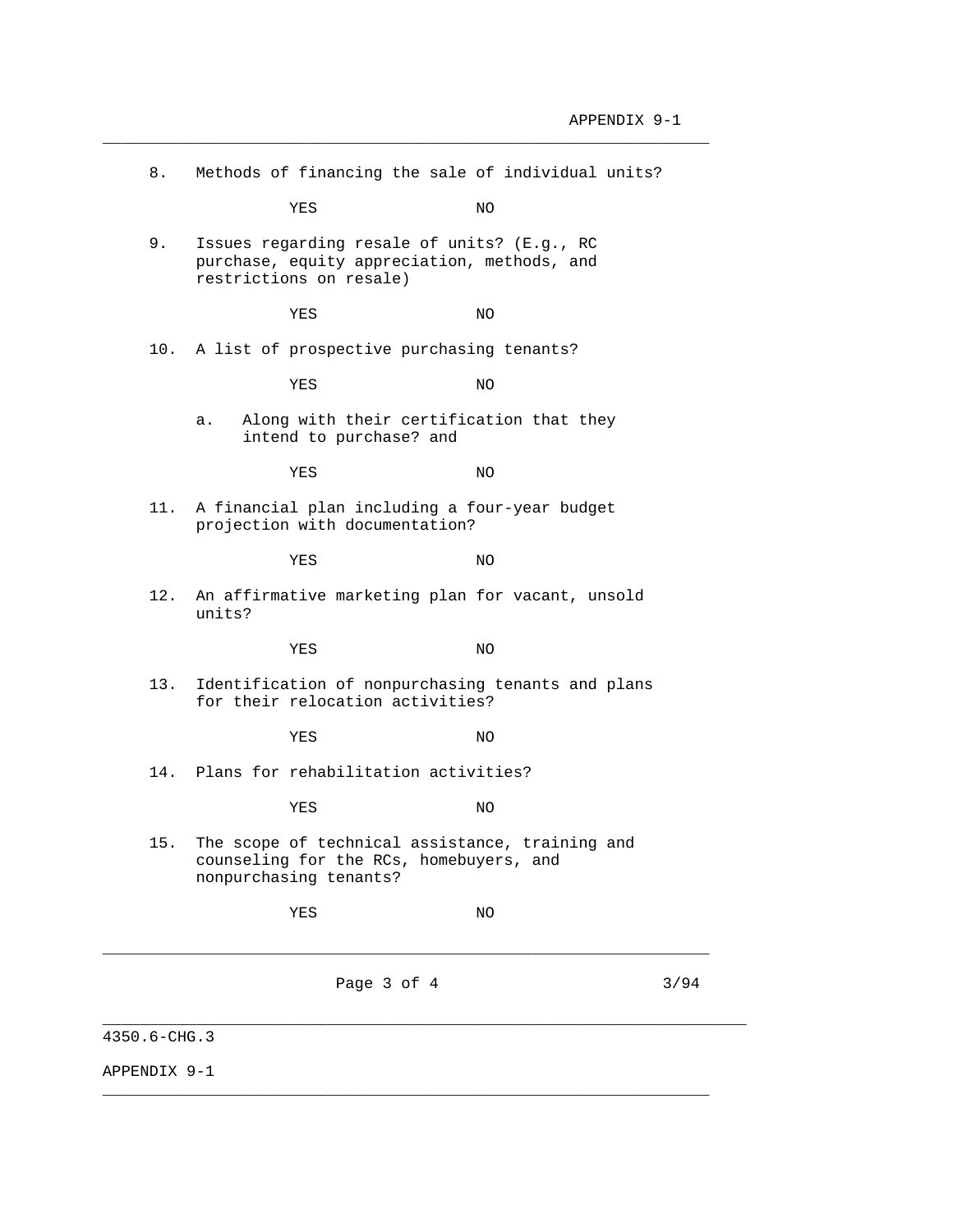16. A statement that the RC will comply with:

|                |                                                                                                                                                                                                                                        | $(a)$ The Fair Housing Act;                                                                                                         | YES | NO. |  |
|----------------|----------------------------------------------------------------------------------------------------------------------------------------------------------------------------------------------------------------------------------------|-------------------------------------------------------------------------------------------------------------------------------------|-----|-----|--|
|                |                                                                                                                                                                                                                                        | (b) Title VI of the Civil Rights<br>Act of 1964;                                                                                    | YES | NO. |  |
|                |                                                                                                                                                                                                                                        | (c) Executive Order 11063;                                                                                                          | YES | NO. |  |
|                | (d)                                                                                                                                                                                                                                    | Age Discrimination Act<br>of 1975;                                                                                                  | YES | NO. |  |
|                | (e)                                                                                                                                                                                                                                    | Section 3 of the Housing and Urban<br>Development Act of 1968                                                                       | YES | NO. |  |
|                |                                                                                                                                                                                                                                        | (f) Section 504 of the Rehabilitation<br>Act of 1973 and all regulations<br>promulgated under such statutes<br>and authorities; and | YES | NO. |  |
| $\mathsf{C}$ . | Does the RHP contain copies of all forms, guidelines,<br>and worksheets developed by the RC to make annual<br>reports to HUD and implement the Resident Homeownership<br>Program in compliance with applicable Federal<br>requlations? |                                                                                                                                     |     |     |  |

YES NO

 $D.$ Did the RC indicate that it will establish a Homeowners Association, Condominium Association or Housing Cooperative by the time it receives the HUD grant?

 $\rm NO$ 

YES

 $3/94$ Page 4 of 4

 $4350.6 - CHG.3$ 

APPENDIX 9-2

| Evaluation of Resident<br>Homeownership Plan |         |
|----------------------------------------------|---------|
|                                              |         |
| $\star$                                      | $\star$ |
| $\ast$                                       | $\star$ |
| $\star$                                      | $\star$ |
| $\ast$                                       | $\star$ |
| $\star$                                      | $\star$ |
| $\star$                                      | $\star$ |
| $\star$                                      | $\star$ |
| *                                            | $\star$ |
|                                              |         |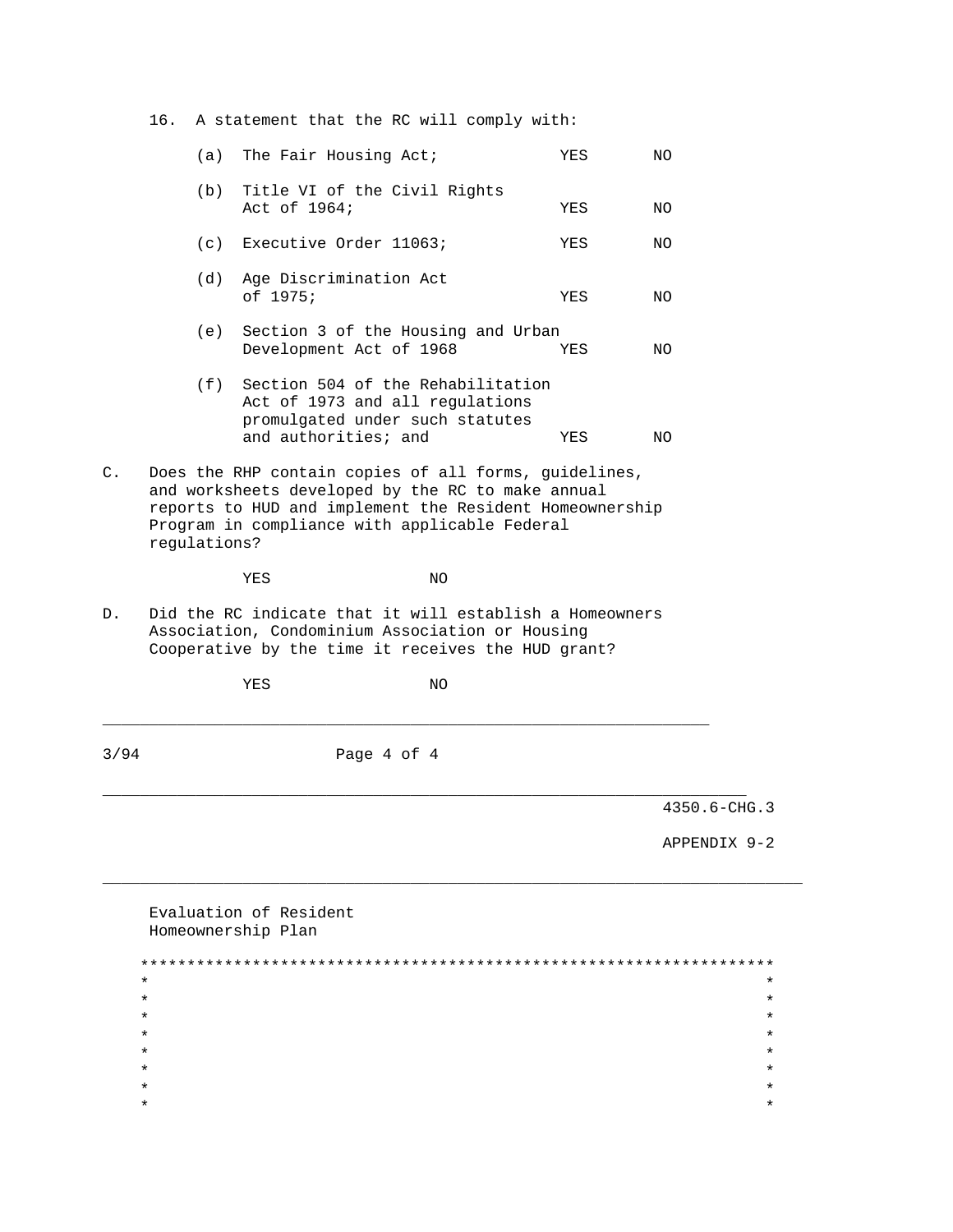$\star$  $\star$  $\star$ GRAPHICS MATERIAL IN ORIGINAL DOCUMENT OMITTED  $\star$  $\star$  $\star$  $\star$  $\star$  $\star$  $\star$ 

Page 1 of 11

 $3/94$ 

4350.6-CHG.3

APPENDIX 9-2

 $\star$  $\star$  $\star$  $\star$  $\star$  $\star$  $\star$  $\star$  $\star$  $\star$ GRAPHICS MATERIAL IN ORIGINAL DOCUMENT OMITTED  $\star$  $\star$  $\star$  $\star$  $\star$  $\star$  $\star$ 



 $3/94$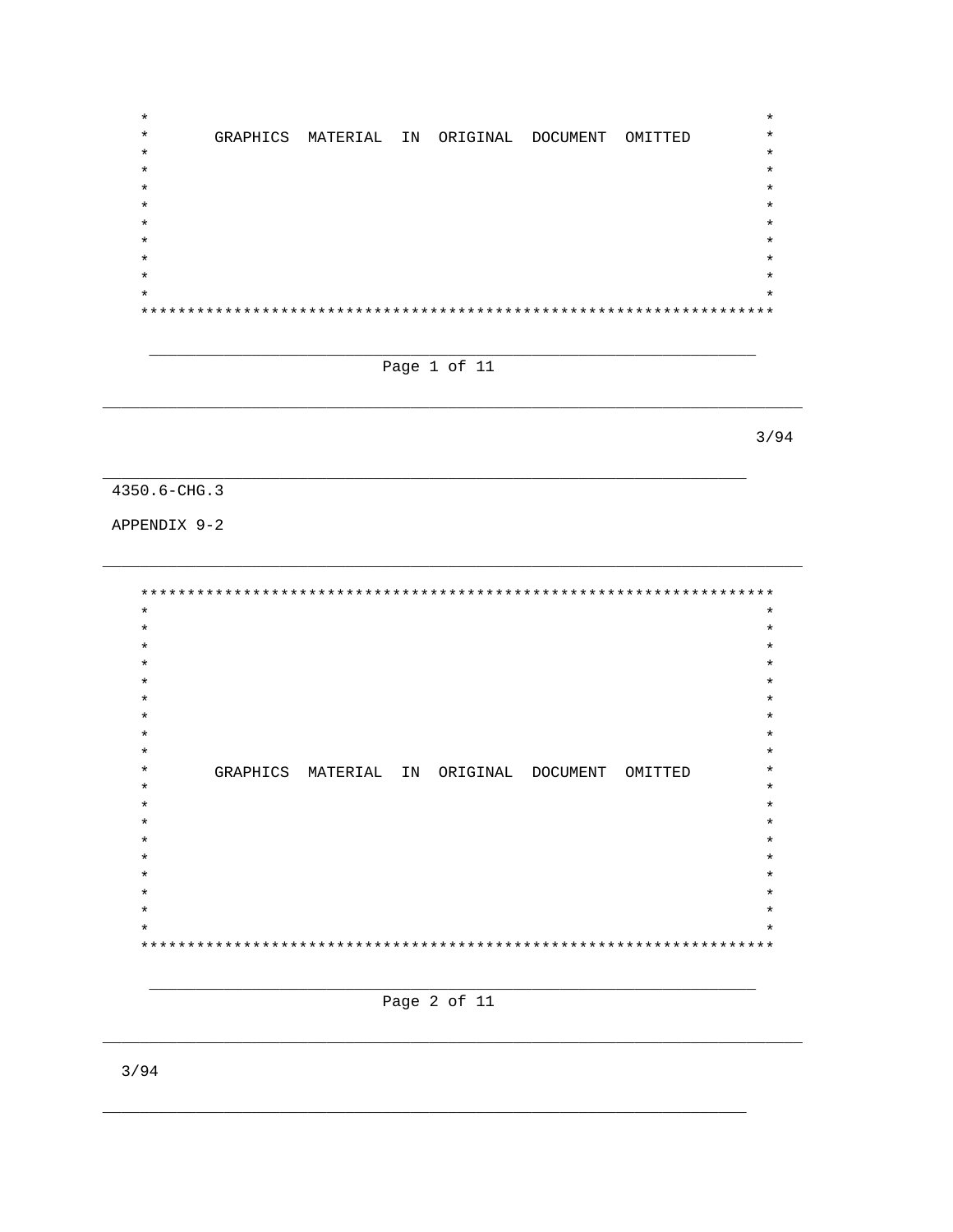APPENDIX 9-2

 $\star$  $\star$  $\star$  $\star$  $\star$  $\star$  $\star$  $\star$  $\star$  $\star$  $\star$  $\star$  $\star$  $\star$  $\star$ GRAPHICS MATERIAL IN ORIGINAL DOCUMENT OMITTED  $\star$  $\star$  $\star$  $\star$  $\star$  $\star$  $\ddot{\textbf{r}}$  $\ast$  $\star$  $\star$  $\star$ 

Page 3 of 11

 $3/94$ 

4350.6-CHG.3

APPENDIX 9-2

 $\star$  $\star$  $\star$  $\star$  $\star$  $\star$  $\star$  $\star$  $\star$  $\star$  $\star$  $\star$  $\star$  $\star$  $\star$  $\star$  $\star$  $\star$ GRAPHICS MATERIAL IN ORIGINAL DOCUMENT OMITTED  $\star$  $\star$  $\star$  $\star$  $\star$  $\star$  $\star$  $\star$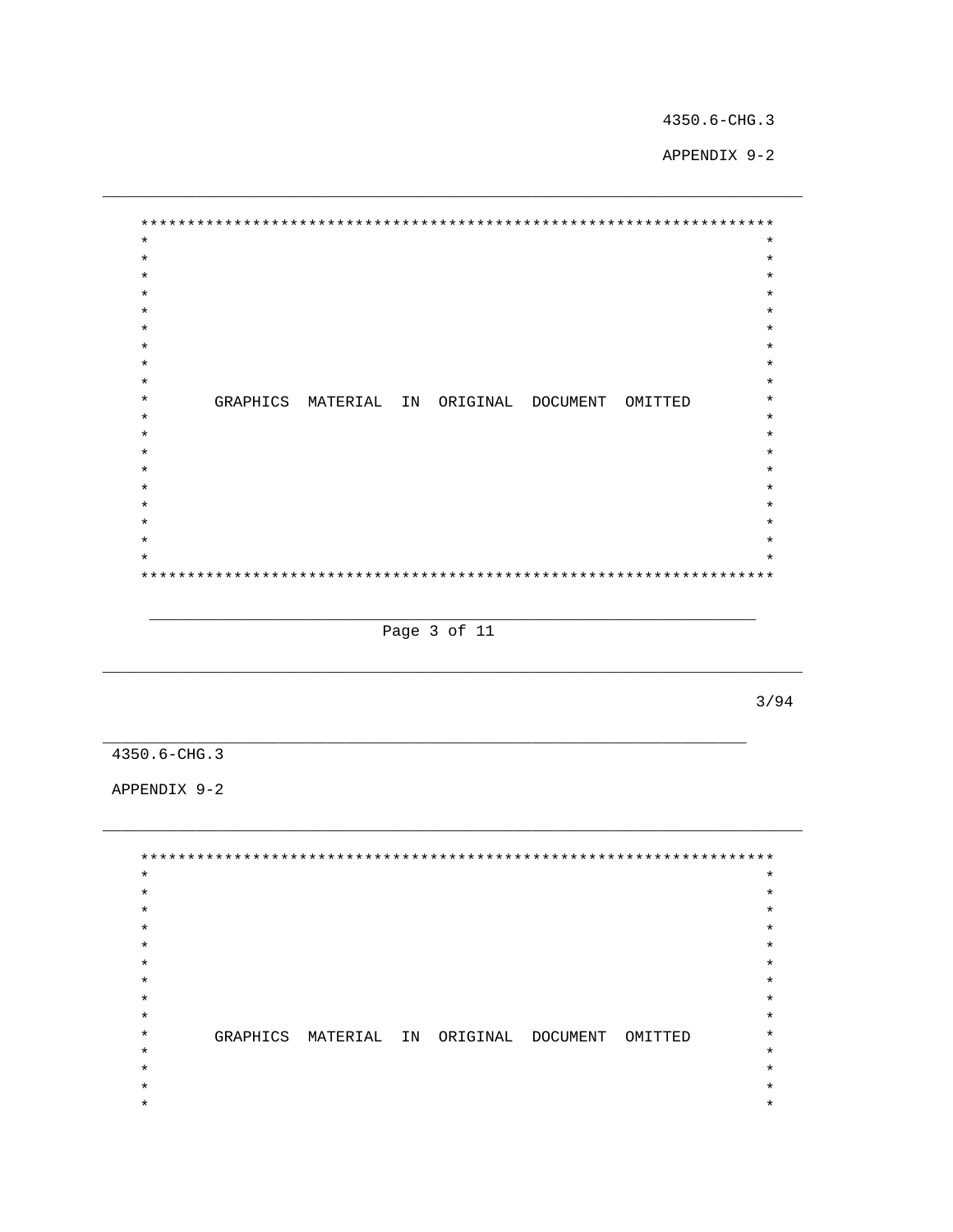$\star$  $\star$  $\star$  $\star$  $\star$  $\star$  $***$  \*

Page 4 of 11

 $3/94$ 

4350.6-CHG.3

APPENDIX 9-2

 $\ast$  $\star$  $\star$  $\star$  $\star$  $\star$  $\star$  $\star$  $\star$  $\star$  $\star$  $\star$  $\star$ GRAPHICS MATERIAL IN ORIGINAL DOCUMENT OMITTED  $\star$  $\star$  $\star$  $\star$  $\star$  $\star$  $\star$  $\star$ 

Page 5 of 11

 $3/94$ 

4350.6-CHG.3

APPENDIX 9-2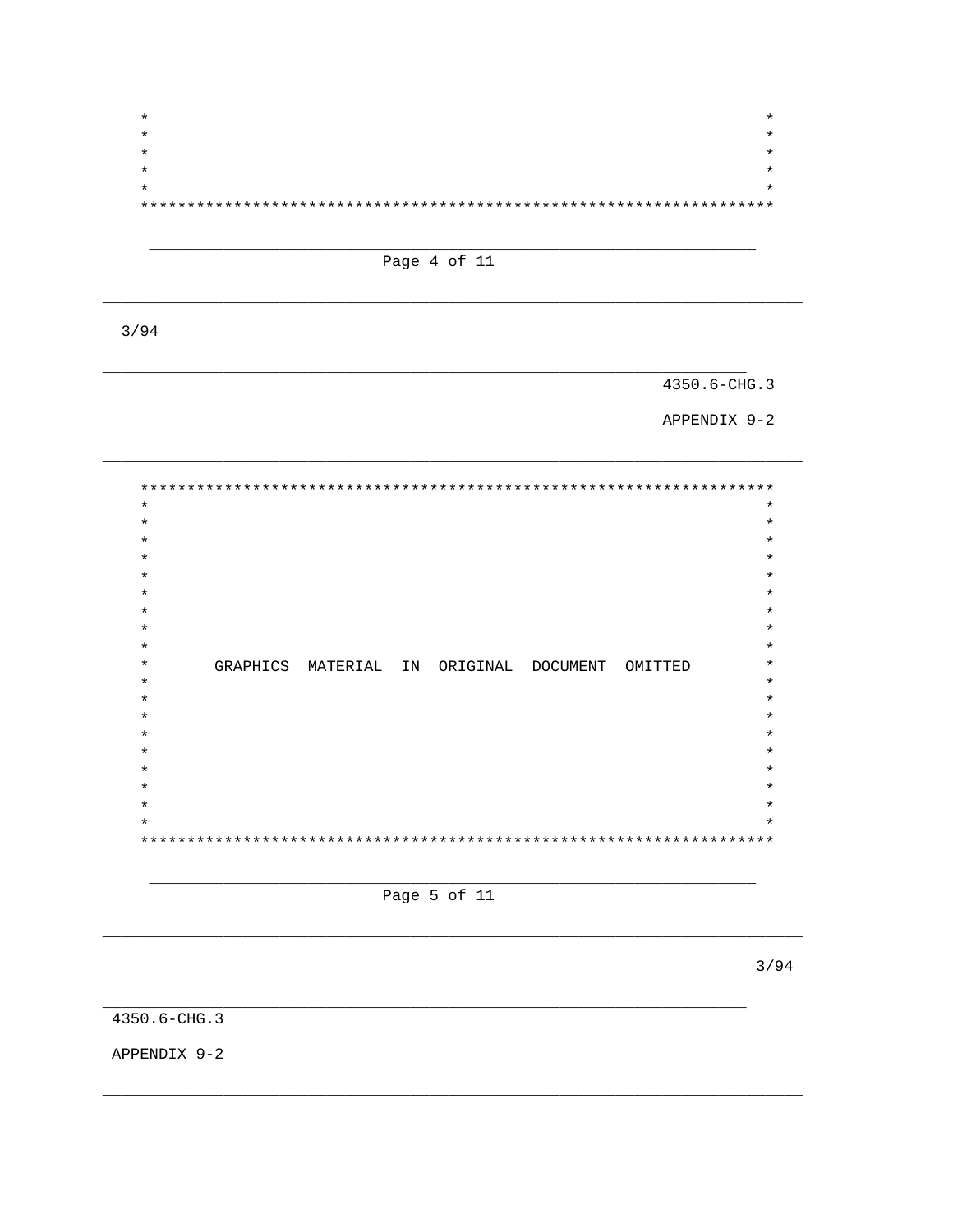$\star$  $\star$  $\star$  $\star$  $\star$  $\star$ GRAPHICS MATERIAL IN ORIGINAL DOCUMENT OMITTED  $\star$  $\star$  $\star$  $\star$  $\star$  $\star$ 

Page 6 of 11

 $3/94$ 

4350.6-CHG.3

APPENDIX 9-2

 $\star$  $\star$  $\star$  $\star$  $\star$  $\star$  $\star$  $\star$  $\star$ GRAPHICS MATERIAL IN ORIGINAL DOCUMENT OMITTED  $\star$  $\star$  $\star$  $\star$  $\star$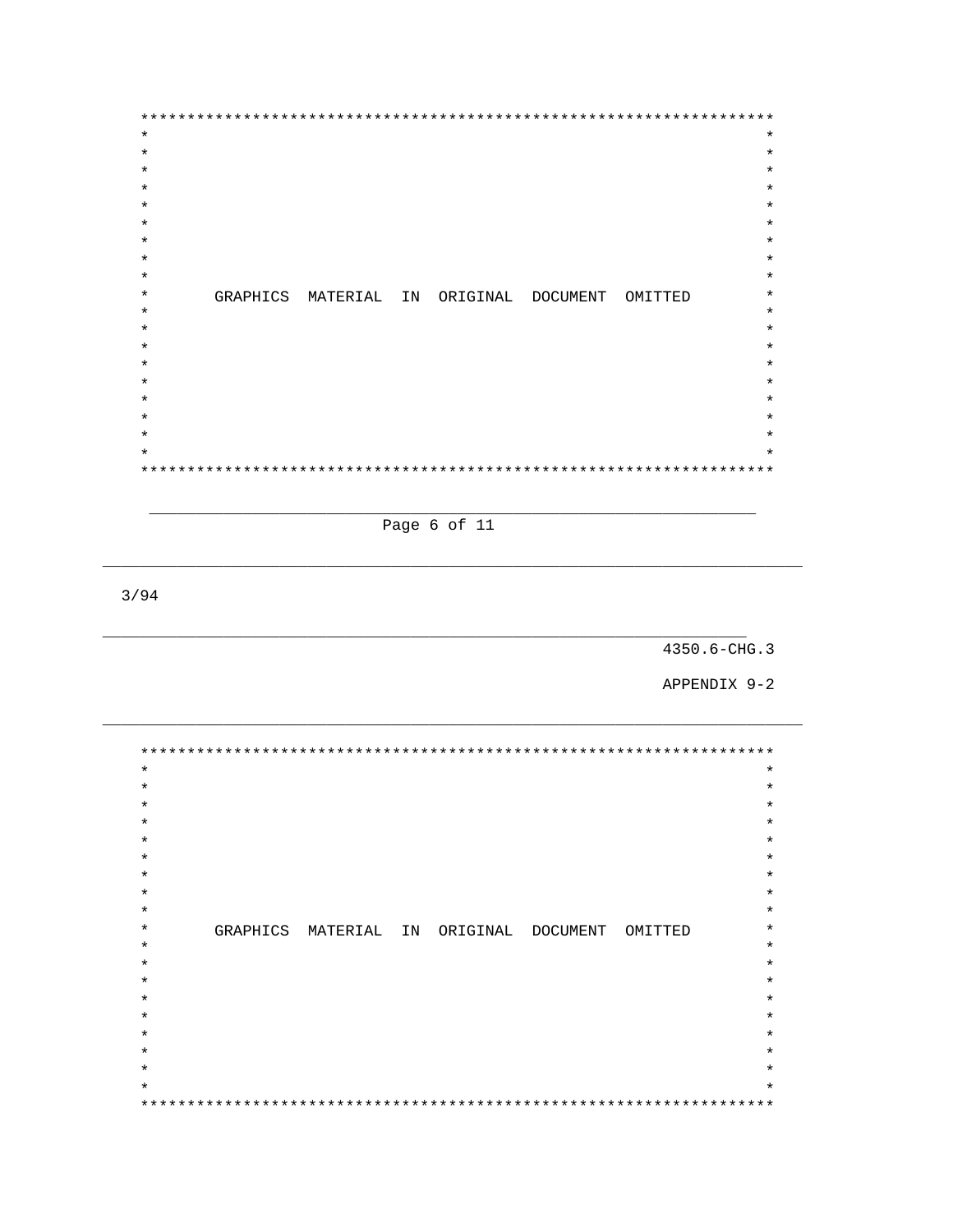Page 7 of 11

 $3/94$ 

4350.6-CHG.3

APPENDIX 9-2

 $\star$  $\star$  $\star$  $\star$  $\star$  $\star$  $\ddot{\textbf{r}}$  $\star$  $\star$  $\ast$  $\ast$  $\star$  $\star$ GRAPHICS MATERIAL IN ORIGINAL DOCUMENT OMITTED  $\star$  $\star$  $\star$  $\star$  $\star$  $\star$  $\star$ 

Page 8 of 11

 $3/94$ 

4350.6-CHG.3

APPENDIX 9-2

 $\star$  $\star$  $\star$  $\star$  $\star$  $\star$  $\star$  $\star$  $\star$  $\star$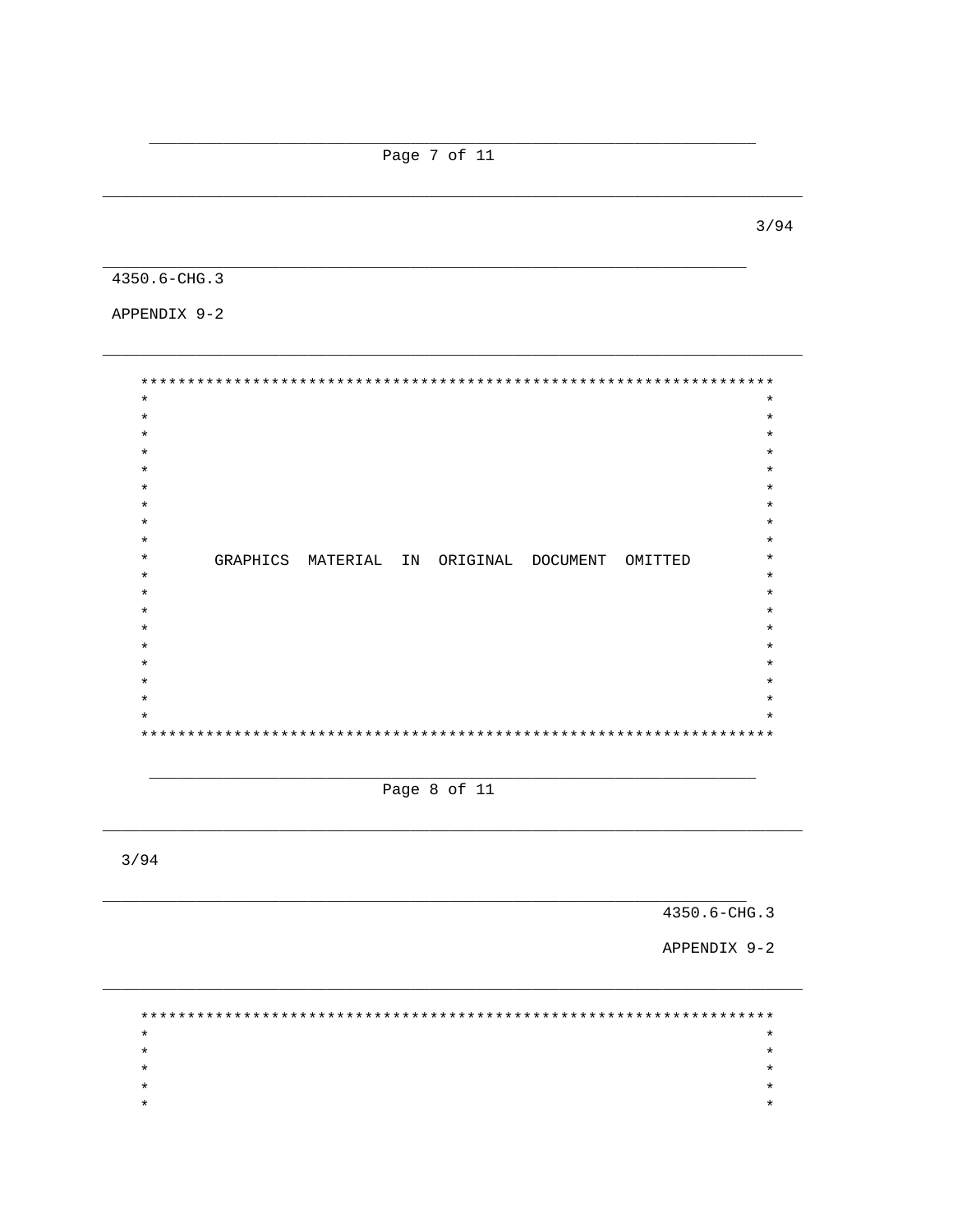$\star$  $\star$  $\star$  $\star$  $\star$  $\star$  $\ast$ GRAPHICS MATERIAL IN ORIGINAL DOCUMENT OMITTED  $\star$  $\star$  $\star$  $\star$  $\star$  $\star$  $\star$  $\star$ 

Page 9 of 11

 $3/94$ 

4350.6-CHG.3

APPENDIX 9-2

 $\star$  $\star$  $\star$  $\star$  $\star$  $\star$  $\star$  $\star$  $\star$  $\star$  $\star$ GRAPHICS MATERIAL IN ORIGINAL DOCUMENT OMITTED  $\ast$  $\star$  $\star$  $\star$  $\star$  $\star$ 

Page 10 of 11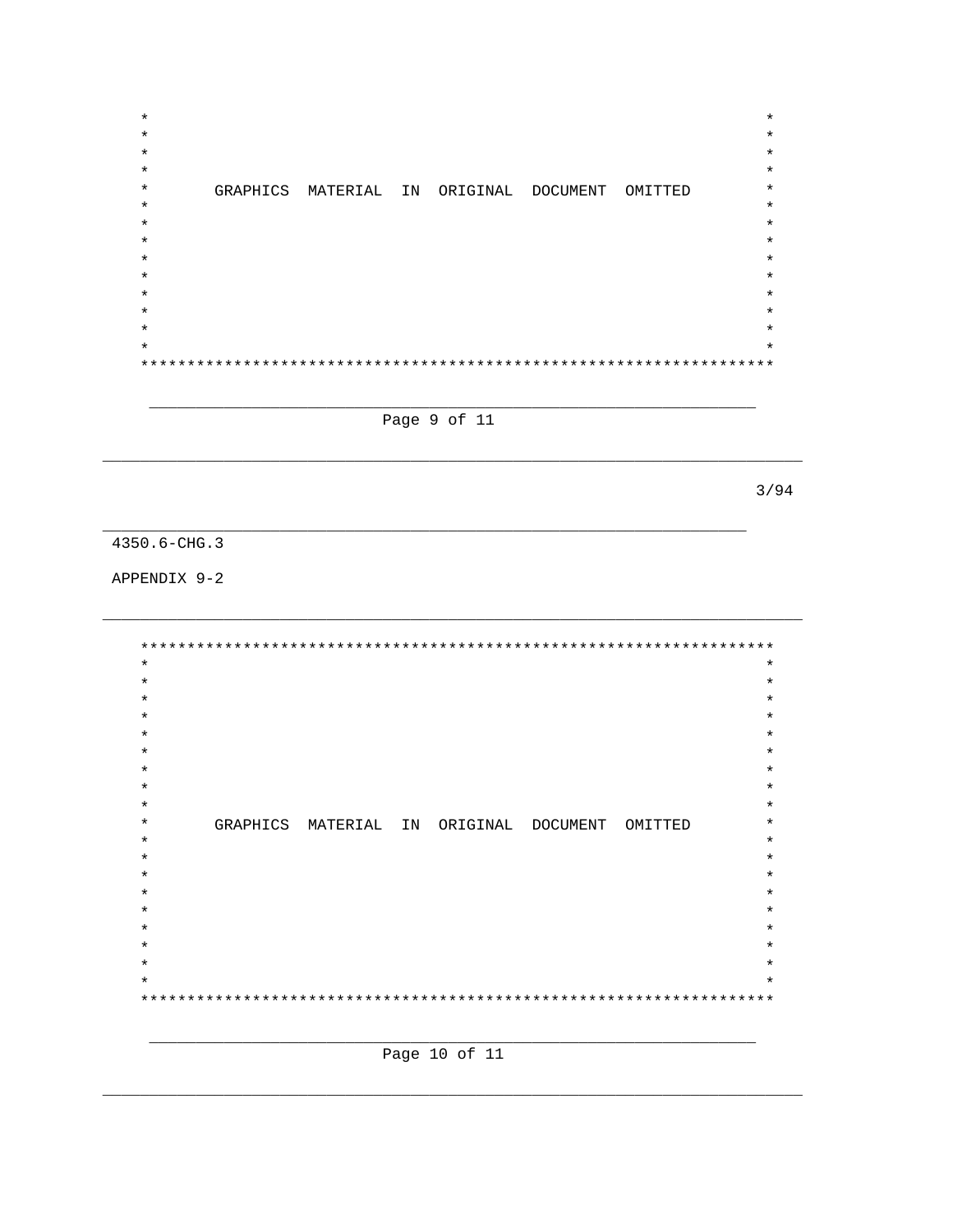APPENDIX 9-2

 $\star$  $\star$  $\star$  $\star$  $\star$  $\star$  $\star$  $\star$  $\star$  $\star$  $\star$  $\star$  $\star$  $\star$ GRAPHICS MATERIAL IN ORIGINAL DOCUMENT OMITTED  $\star$  $\star$  $\star$  $\ast$  $\star$  $\star$  $\star$  $\star$  $***$ 

Page 11 of 11

 $3/94$ 

 $4350.6 - CHG.3$ 

APPENDIX 9-2A

Worksheet for Individual Resident Homeownership Feasibility  $\ddot{\phantom{0}}$  $\ddot{\phantom{1}}$  $\star$  $\star$  $\star$  $\star$  $\star$  $\star$  $\star$  $\star$  $\star$  $\star$  $\star$  $\star$  $\star$  $\star$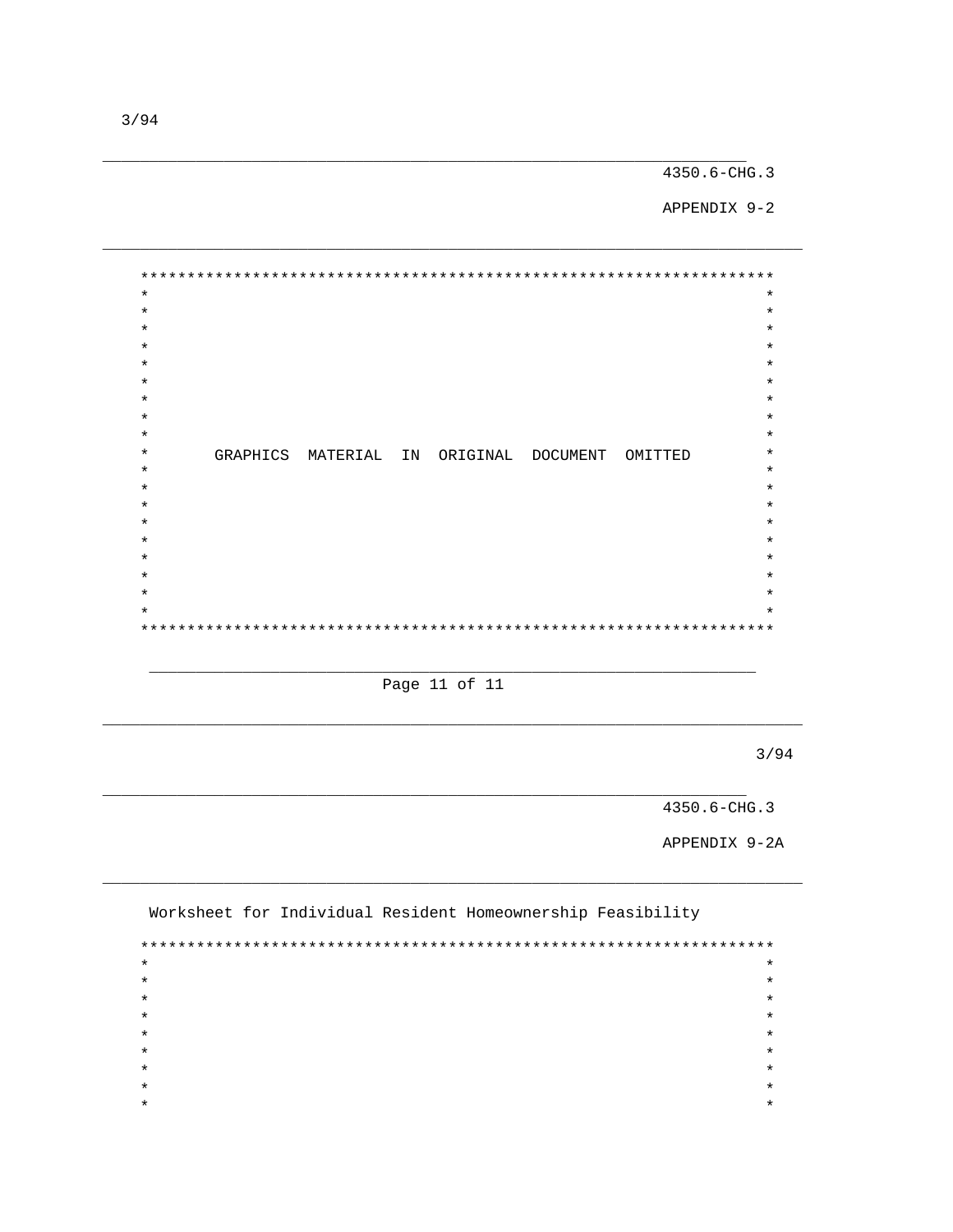$\star$ GRAPHICS MATERIAL IN ORIGINAL DOCUMENT OMITTED  $\star$  $\star$  $\star$  $\star$  $\star$  $\ast$  $\star$  $\star$  $\star$ 

 $\mathbf{1}$ 

 $3/94$ 

4350.6-CHG.3

APPENDIX 9-2B

Summary Worksheet for Resident Homeownership Feasibility

 $\star$  $\star$  $\star$  $\star$  $\star$  $\star$  $\star$  $\star$  $\star$  $\star$  $\star$  $\star$  $\star$ GRAPHICS MATERIAL IN ORIGINAL DOCUMENT OMITTED  $\star$  $\star$  $\star$  $\ast$  $\star$  $\star$  $\star$ 

 $\mathbf{1}$ 

 $3/94$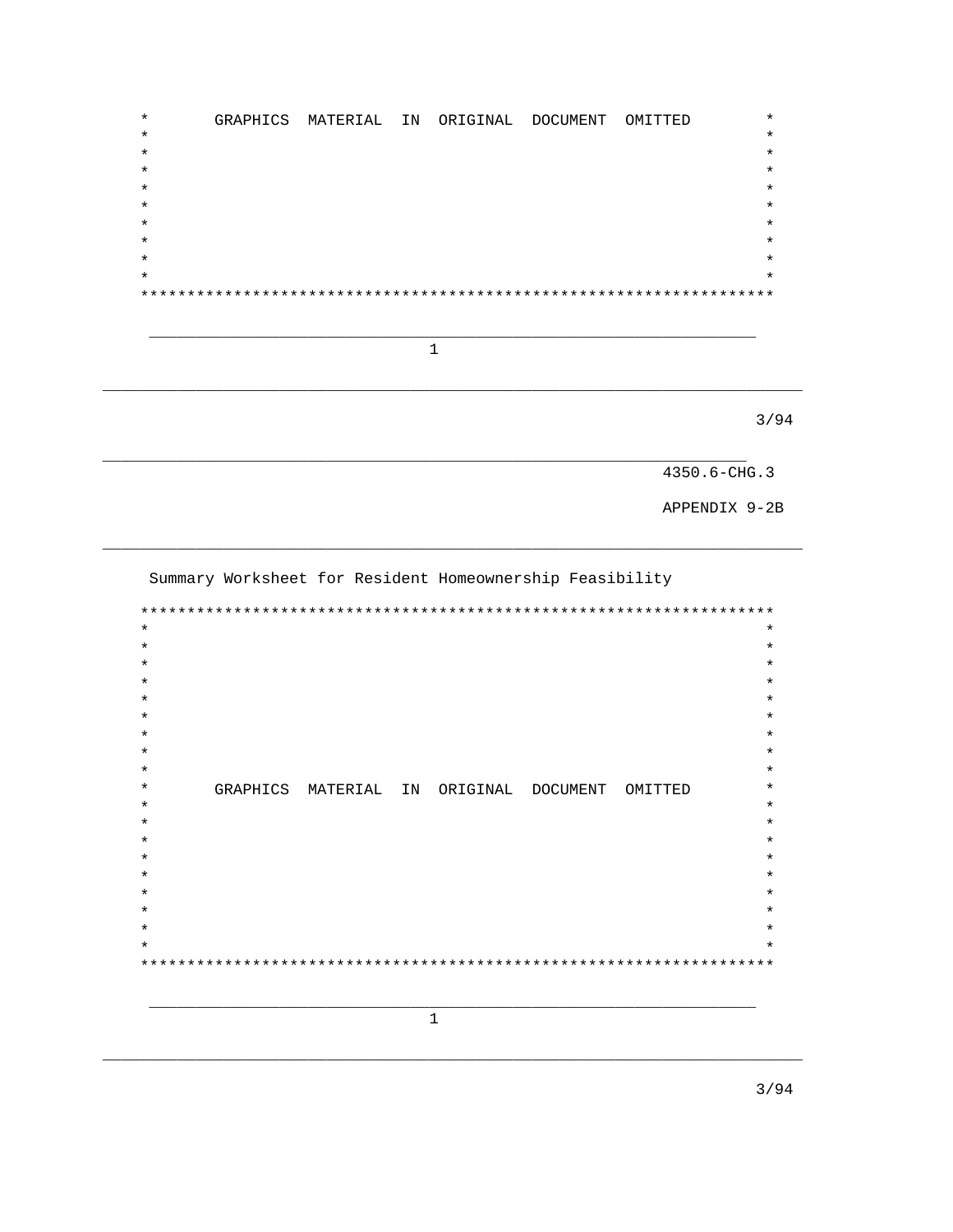APPENDIX 9-3

Limited Equity Plan of Action Checklist

I. Did the LEC submit:

 1. A Limited Equity Plan of Action (LEP) within six months of the owner's acceptance of a bona fide offer in the case of a voluntary sale or within six months of the owner's receipt of a bona fide offer in the case of a mandatory sale (Para. 9-24)?

\_\_\_\_\_\_\_\_\_\_\_\_\_\_\_\_\_\_\_\_\_\_\_\_\_\_\_\_\_\_\_\_\_\_\_\_\_\_\_\_\_\_\_\_\_\_\_\_\_\_\_\_\_\_\_\_\_\_\_\_\_\_\_\_\_

\_\_\_\_\_\_\_\_\_\_\_\_\_\_\_\_\_\_\_\_\_\_\_\_\_\_\_\_\_\_\_\_\_\_\_\_\_\_\_\_\_\_\_\_\_\_\_\_\_\_\_\_\_\_\_\_\_\_\_\_\_\_\_\_\_\_\_\_\_

YES NO

2. Six copies of the LEP (Para. 9-24)?

YES NO

3. A LEP summary to tenants?

YES NO

4. A LEP summary to the Loan Management Branch?

YES NO

 5. Certification that a copy of the LEP to the State or local government official to whom the Initial NOI was submitted?

YES NO

- II. Plan of Action Requirements. Was the following data included in the submitted LEP consistent with the requirements of a Plan of Action?
	- 1. A. Description of proposed changes in the status or terms of the mortgage or regulatory agreement?

YES NO

```
 OR
```
B. A statement of no proposed changes?

YES NO

Page 1 of 5 3/94

\_\_\_\_\_\_\_\_\_\_\_\_\_\_\_\_\_\_\_\_\_\_\_\_\_\_\_\_\_\_\_\_\_\_\_\_\_\_\_\_\_\_\_\_\_\_\_\_\_\_\_\_\_\_\_\_\_\_\_\_\_\_\_\_\_

\_\_\_\_\_\_\_\_\_\_\_\_\_\_\_\_\_\_\_\_\_\_\_\_\_\_\_\_\_\_\_\_\_\_\_\_\_\_\_\_\_\_\_\_\_\_\_\_\_\_\_\_\_\_\_\_\_\_\_\_\_\_\_\_\_\_\_\_\_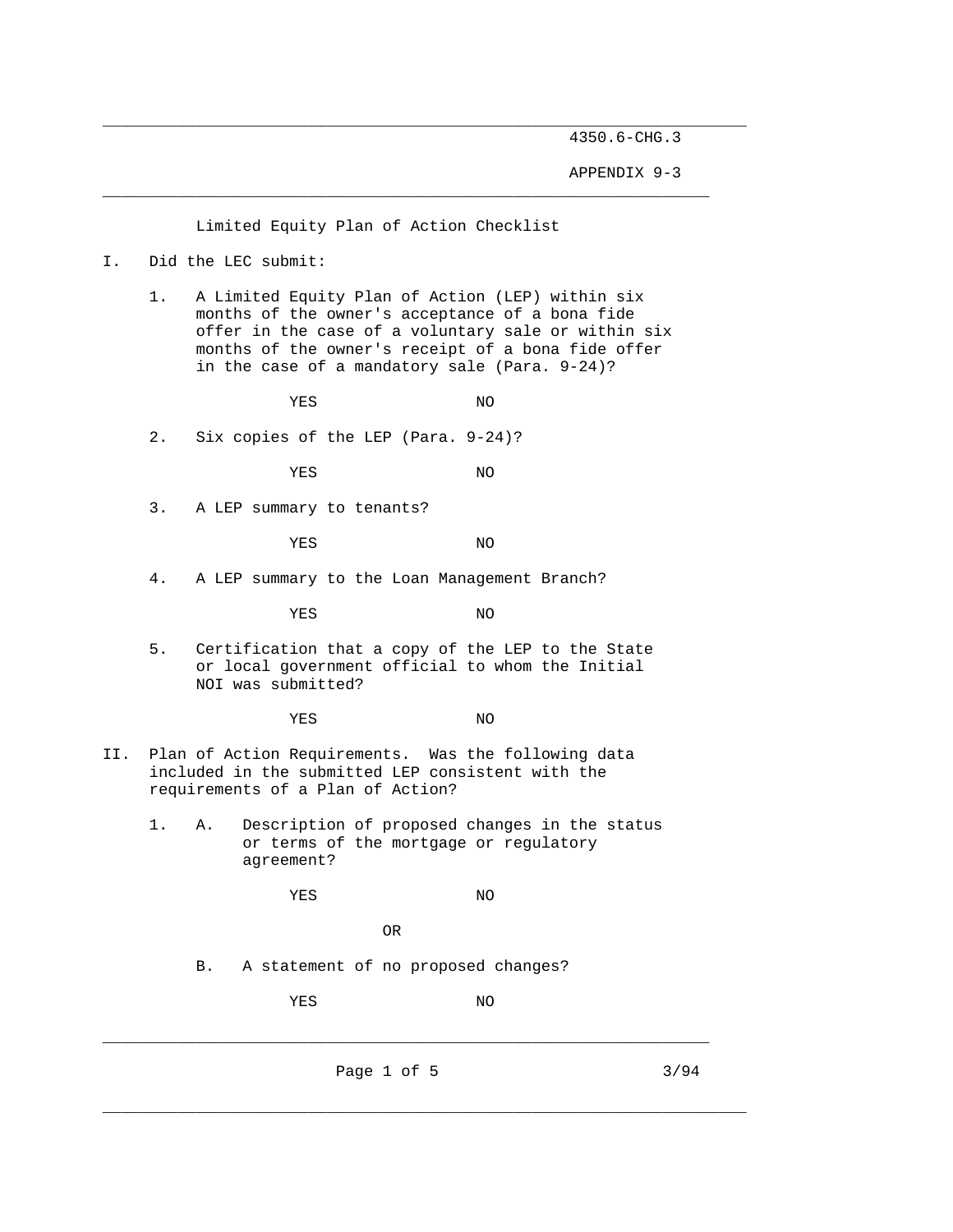APPENDIX 9-3

|      | 2. | Α. | A request for waivers?             |             |                                                                                                                                              |
|------|----|----|------------------------------------|-------------|----------------------------------------------------------------------------------------------------------------------------------------------|
|      |    |    | YES                                |             | ΝO                                                                                                                                           |
|      |    |    |                                    | OR          |                                                                                                                                              |
|      |    | B. |                                    |             | A statement that no waivers were requested?                                                                                                  |
|      |    |    | YES                                |             | ΝO                                                                                                                                           |
|      | 3. |    | methods to fund listed incentives? |             | List of incentives (assistance) requested and                                                                                                |
|      |    |    | YES                                |             | ΝO                                                                                                                                           |
|      | 4. |    | Projected budgets for four years?  |             |                                                                                                                                              |
|      |    |    | YES                                |             | ΝO                                                                                                                                           |
|      | 5. |    | A management plan?                 |             |                                                                                                                                              |
|      |    |    | YES                                |             | ΝO                                                                                                                                           |
|      | б. |    | Occupancy policy?                  |             |                                                                                                                                              |
|      |    |    | YES                                |             | NO.                                                                                                                                          |
|      | 7. |    | Requested utility allowance?       |             |                                                                                                                                              |
|      |    |    | YES                                |             | ΝO                                                                                                                                           |
|      | 8. |    | evaluating the LEP?                |             | Other information and conditions/criteria specified<br>by the Loan Management Branch as necessary for                                        |
|      |    |    | YES                                |             | ΝO                                                                                                                                           |
|      | 9. | Α. | for HUD?                           |             | Description of assistance from State or Local<br>Government Agencies, which may not include<br>LIHTCs, and an analysis of any cost reduction |
|      |    |    | YES                                |             | NO                                                                                                                                           |
|      |    |    |                                    | OR          |                                                                                                                                              |
|      |    |    |                                    |             |                                                                                                                                              |
| 3/94 |    |    |                                    | Page 2 of 5 |                                                                                                                                              |

\_\_\_\_\_\_\_\_\_\_\_\_\_\_\_\_\_\_\_\_\_\_\_\_\_\_\_\_\_\_\_\_\_\_\_\_\_\_\_\_\_\_\_\_\_\_\_\_\_\_\_\_\_\_\_\_\_\_\_\_\_\_\_\_\_

\_\_\_\_\_\_\_\_\_\_\_\_\_\_\_\_\_\_\_\_\_\_\_\_\_\_\_\_\_\_\_\_\_\_\_\_\_\_\_\_\_\_\_\_\_\_\_\_\_\_\_\_\_\_\_\_\_\_\_\_\_\_\_\_\_\_\_\_\_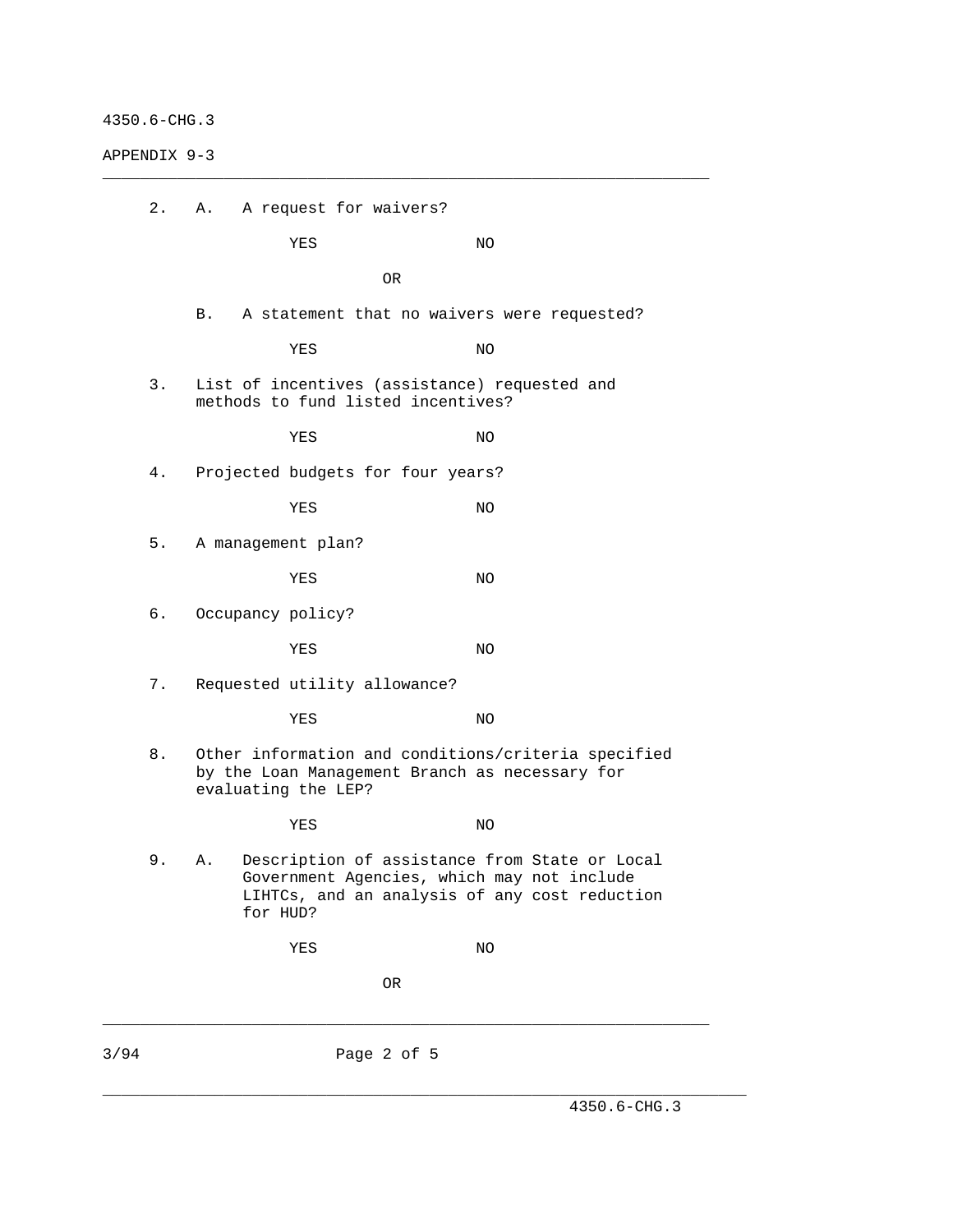B. A statement that no assistance will be received? YES NO 10. Two tenant income profiles: A. One as of the date of submission of the LEP? YES NO AND B. i. One as of January 1, 1987? YES NO OR ii. A tenant income profile for a year other than 1987 along with a certification that the January 1, 1987 profile is unavailable? YES NO 11. A certification that the LEP has submitted or will submit all required loan applications? YES NO 12. A complete Transfer of Physical Assets package? YES NO III. Resident Homeownership Program. Was the following information included in the submitted LEP pursuant to the applicable requirements of the Resident Homeownership Program? 1. Evidence that the residents worked with a HUD-approved nonprofit organization to organize a RC? YES NO 2. A plan for the management of the project, including? YES NO \_\_\_\_\_\_\_\_\_\_\_\_\_\_\_\_\_\_\_\_\_\_\_\_\_\_\_\_\_\_\_\_\_\_\_\_\_\_\_\_\_\_\_\_\_\_\_\_\_\_\_\_\_\_\_\_\_\_\_\_\_\_\_\_\_

\_\_\_\_\_\_\_\_\_\_\_\_\_\_\_\_\_\_\_\_\_\_\_\_\_\_\_\_\_\_\_\_\_\_\_\_\_\_\_\_\_\_\_\_\_\_\_\_\_\_\_\_\_\_\_\_\_\_\_\_\_\_\_\_\_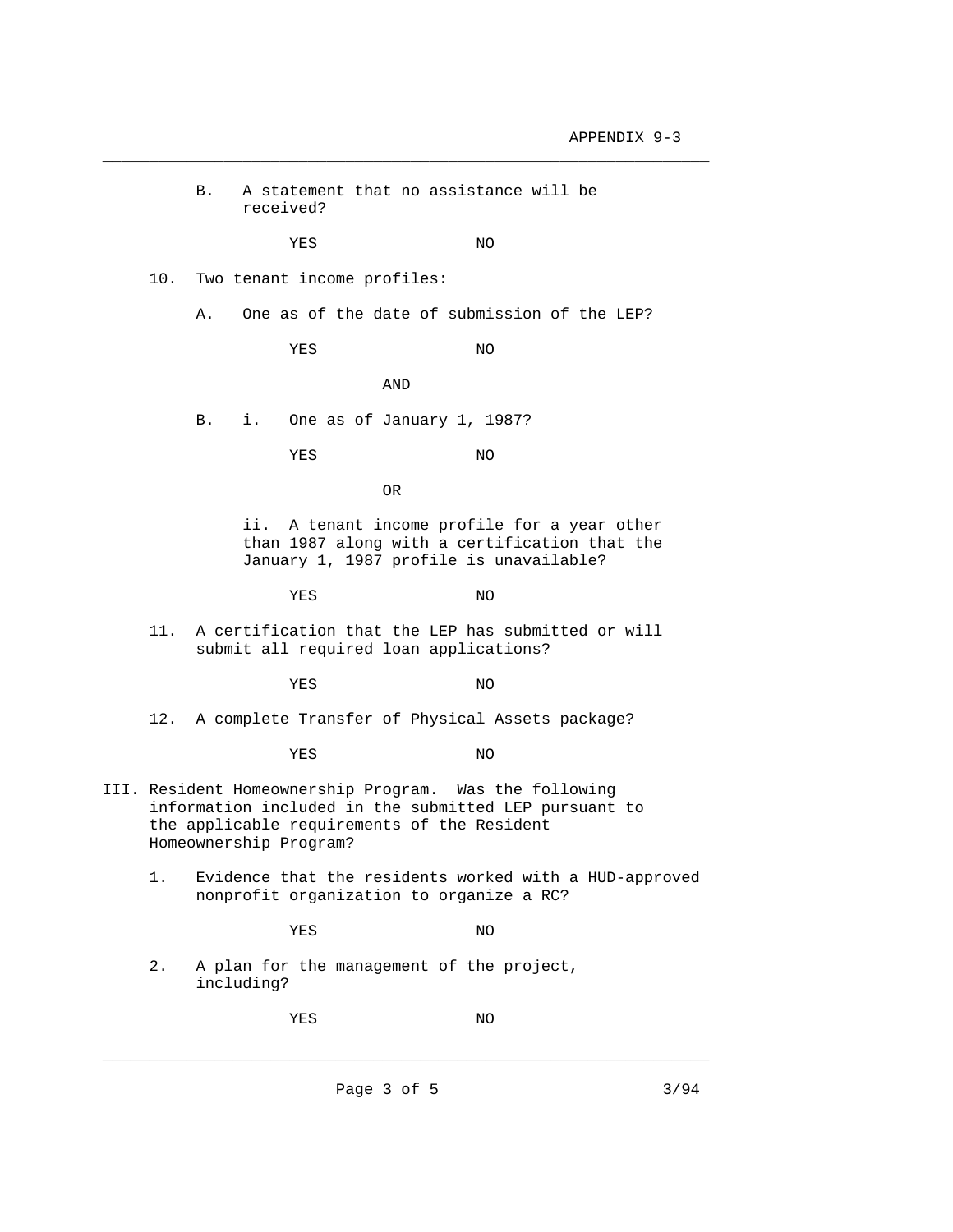APPENDIX 9-3

|    | а.<br>manager? | A statement that the RC has ultimate<br>responsibility for the management of its<br>project, regardless of whether it is the                |     |     |    |
|----|----------------|---------------------------------------------------------------------------------------------------------------------------------------------|-----|-----|----|
|    |                | YES                                                                                                                                         | NO. |     |    |
| 3. |                | Statements regarding membership fees for initial<br>and subsequent members?                                                                 |     |     |    |
|    |                | YES                                                                                                                                         | ΝO  |     |    |
| 4. |                | Issues regarding transfer of memberships? (E.g.,<br>LEC purchase of membership, equity appreciation,<br>methods and restrictions on resale) |     |     |    |
|    |                | YES                                                                                                                                         | ΝO  |     |    |
| 5. |                | A financial plan including a four-year budget<br>projection with documentation?                                                             |     |     |    |
|    |                | YES                                                                                                                                         | ΝO  |     |    |
| б. |                | Identification of nonpurchasing tenants and plans<br>for their relocation activities?                                                       |     |     |    |
|    |                | YES                                                                                                                                         | ΝO  |     |    |
| 7. |                | Plans for rehabilitation activities?                                                                                                        |     |     |    |
|    |                | YES                                                                                                                                         | ΝO  |     |    |
| 8. | tenants?       | The scope of technical assistance, training and<br>counseling for the LEC, members, and nonpurchasing                                       |     |     |    |
|    |                | YES                                                                                                                                         | ΝO  |     |    |
| 9. |                | A statement that the LEC will comply with:                                                                                                  |     |     |    |
|    | (a)            | The Fair Housing Act;                                                                                                                       |     | YES | ΝO |
|    | (b)            | Title VI of the Civil Rights<br>Act of 1964;                                                                                                |     | YES | ΝO |
|    | (c)            | Executive Order 11063;                                                                                                                      |     | YES | ΝO |

\_\_\_\_\_\_\_\_\_\_\_\_\_\_\_\_\_\_\_\_\_\_\_\_\_\_\_\_\_\_\_\_\_\_\_\_\_\_\_\_\_\_\_\_\_\_\_\_\_\_\_\_\_\_\_\_\_\_\_\_\_\_\_\_\_\_\_\_\_

\_\_\_\_\_\_\_\_\_\_\_\_\_\_\_\_\_\_\_\_\_\_\_\_\_\_\_\_\_\_\_\_\_\_\_\_\_\_\_\_\_\_\_\_\_\_\_\_\_\_\_\_\_\_\_\_\_\_\_\_\_\_\_\_\_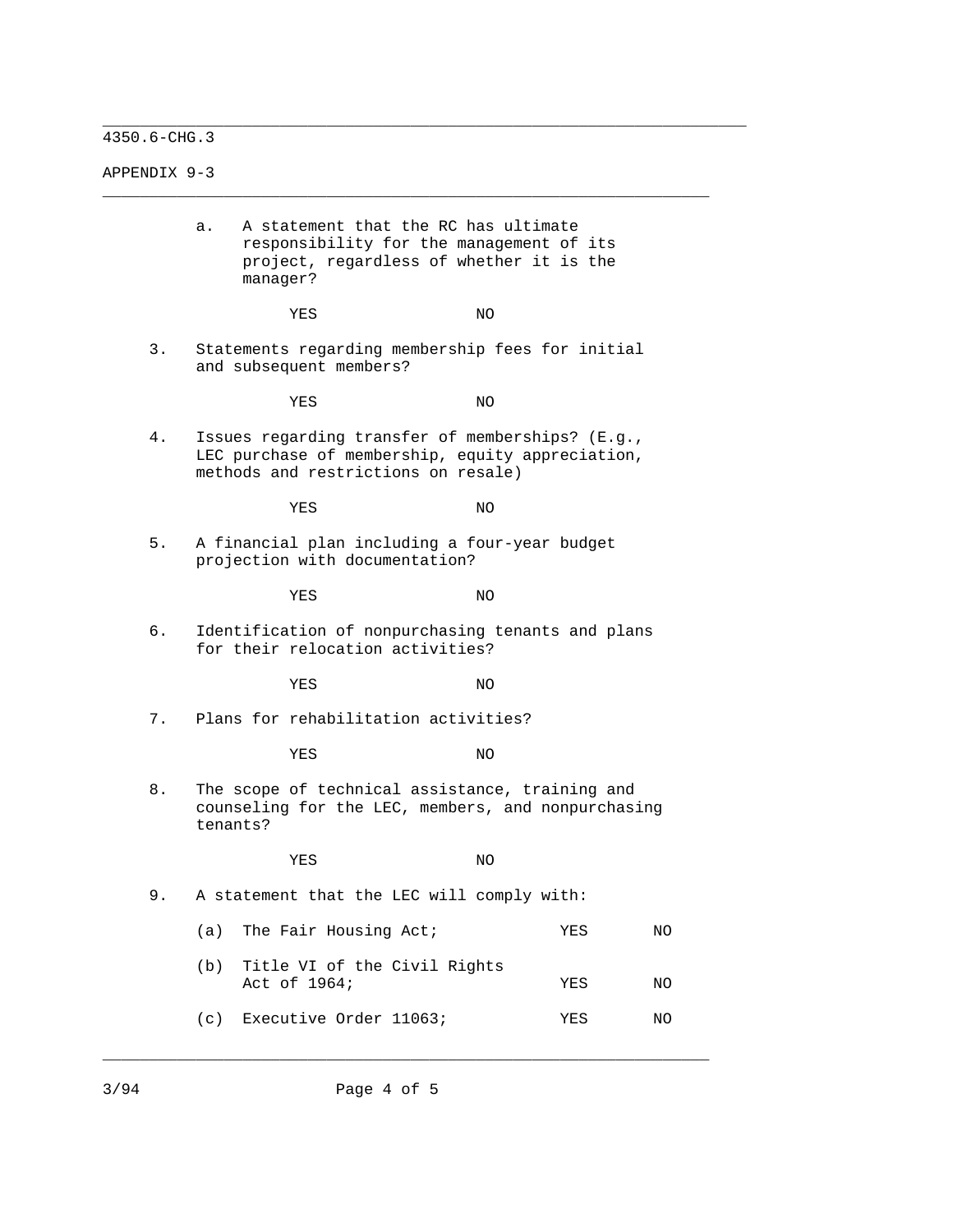APPENDIX 9-3

|    |              |                  |                                                                                                                                                                                                                        |     | 4350.6-CHG.3 |  |
|----|--------------|------------------|------------------------------------------------------------------------------------------------------------------------------------------------------------------------------------------------------------------------|-----|--------------|--|
|    |              |                  |                                                                                                                                                                                                                        |     |              |  |
|    |              |                  | Page 5 of 5                                                                                                                                                                                                            |     | 3/94         |  |
|    |              | YES              | ΝO                                                                                                                                                                                                                     |     |              |  |
| D. | grant?       |                  | Did the RC indicate that it will establish a Limited<br>Equity Cooperative by the time it receives the HUD                                                                                                             |     |              |  |
|    |              | YES              | NO                                                                                                                                                                                                                     |     |              |  |
| C. | regulations? |                  | Does the LEP contain copies of all forms, guidelines,<br>and worksheets developed by the RC to make annual<br>reports to HUD and implement the Resident Homeownership<br>Program in compliance with applicable Federal |     |              |  |
|    | (g)          |                  | All regulations promulgated under such<br>statutes and authorities.                                                                                                                                                    | YES | NO.          |  |
|    | (f)          | Act of 1973; and | Section 504 of the Rehabilitation                                                                                                                                                                                      | YES | NO.          |  |
|    | (e)          | Act of 1968;     | Section 3 of the Housing and Urban Development                                                                                                                                                                         | YES | NO.          |  |
|    | (d)          | of 1975;         | Age Discrimination Act                                                                                                                                                                                                 | YES | NO.          |  |

\_\_\_\_\_\_\_\_\_\_\_\_\_\_\_\_\_\_\_\_\_\_\_\_\_\_\_\_\_\_\_\_\_\_\_\_\_\_\_\_\_\_\_\_\_\_\_\_\_\_\_\_\_\_\_\_\_\_\_\_\_\_\_\_\_\_\_\_\_

| BVUIUUCION OI IIUN OI ACCION LOI |  |
|----------------------------------|--|
| Limited Equity Cooperatives      |  |
| Assuming an Existing Mortgage    |  |
|                                  |  |
|                                  |  |
| $\star$                          |  |
| $\star$                          |  |
| $\star$                          |  |
| $\star$                          |  |
| $\star$                          |  |
| $\star$                          |  |
| $\star$                          |  |
| $\star$                          |  |
| $\star$                          |  |
|                                  |  |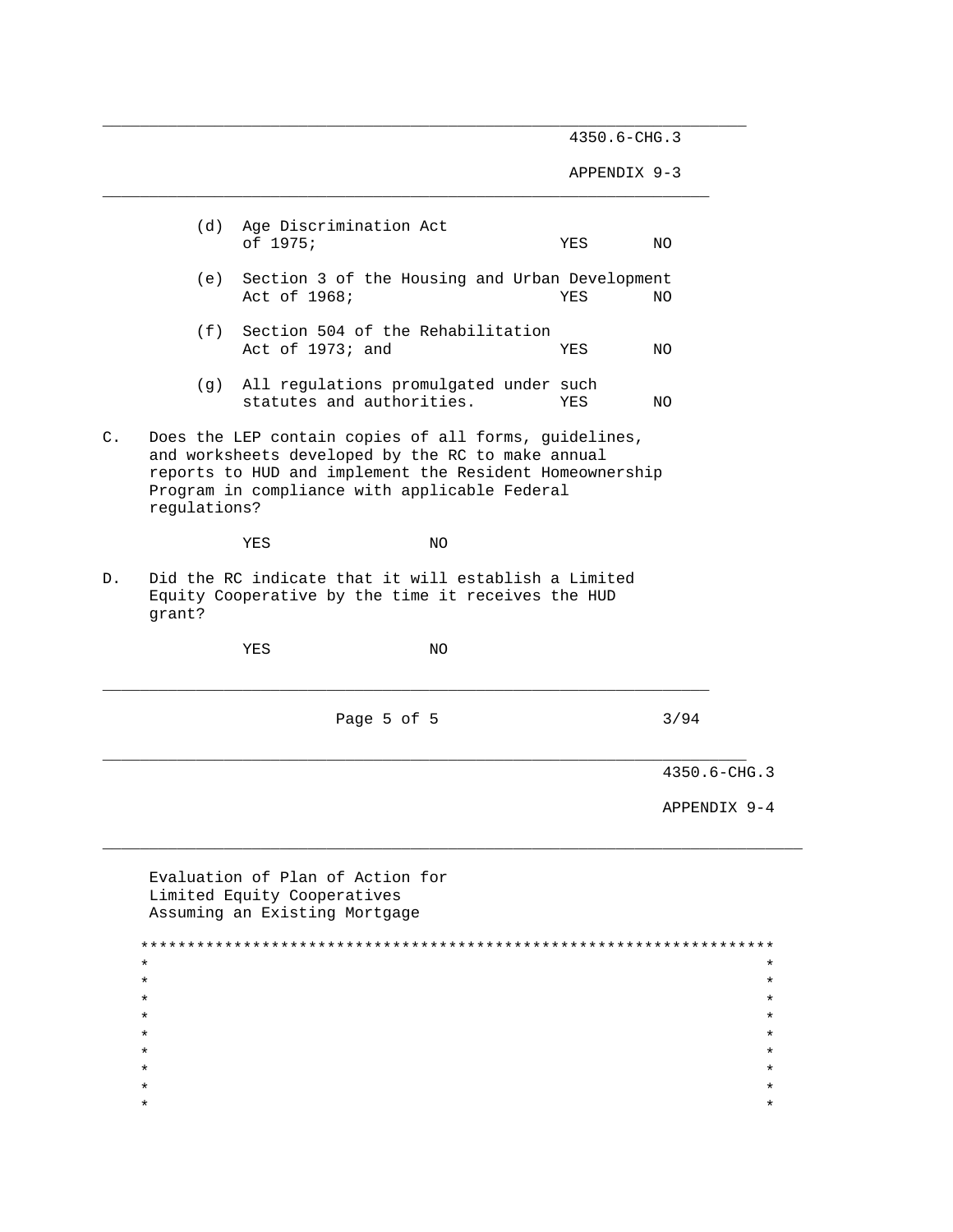$\star$ GRAPHICS MATERIAL IN ORIGINAL DOCUMENT OMITTED  $\star$  $\star$  $\star$  $\ast$  $\star$  $\ast$  $\star$  $\star$  $+ +$ 



 $3/94$ 

# $4350.6 - CHG.3$

APPENDIX 9-4

 $\star$  $\star$  $\star$  $\star$  $\star$  $\star$  $\star$  $\star$  $\star$ GRAPHICS MATERIAL IN ORIGINAL DOCUMENT OMITTED  $\star$  $\star$  $\star$  $\star$  $\star$ 

### Page 2 of 13

4350.6-CHG.3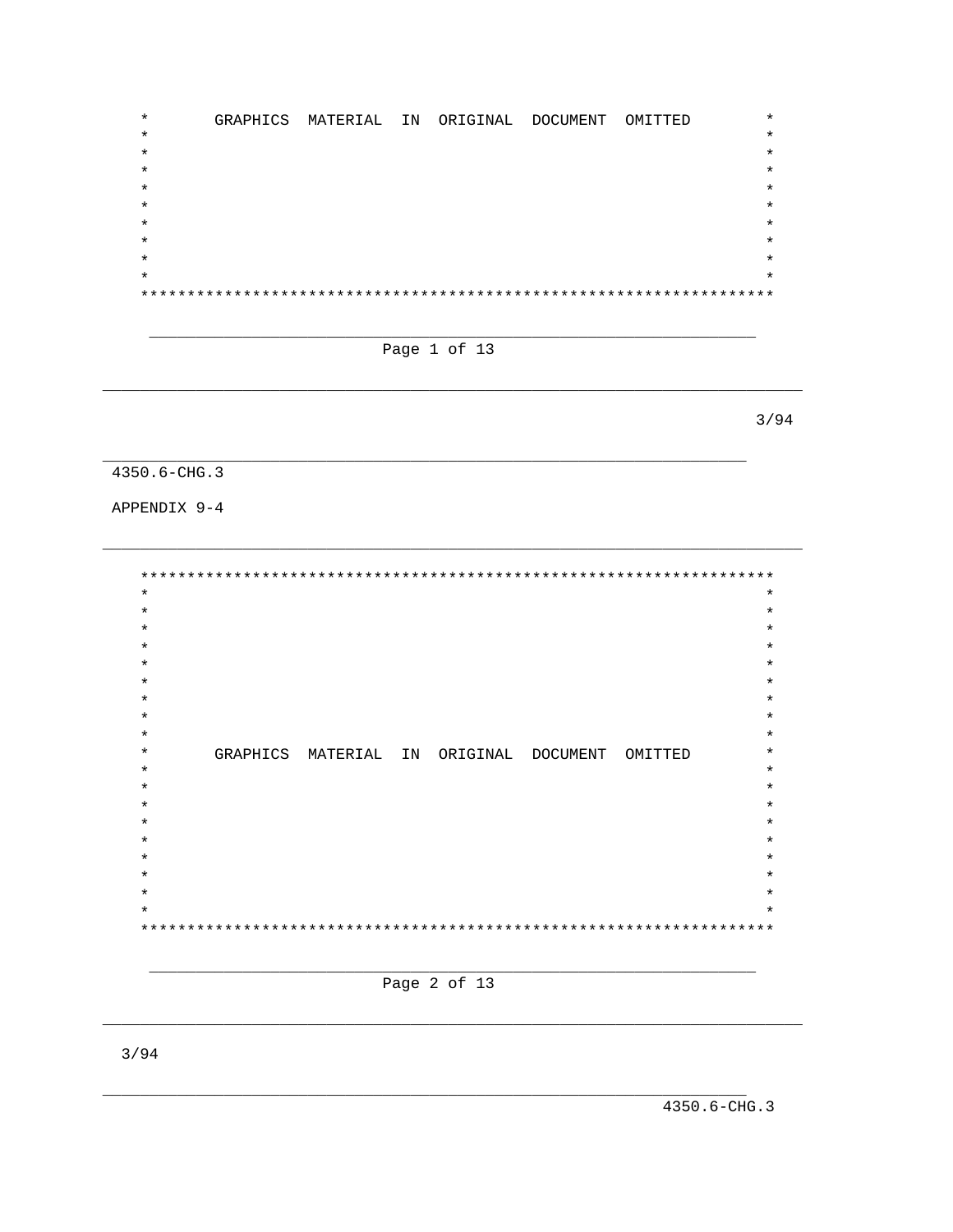APPENDIX 9-4

 $\star$  $\star$  $\star$  $\star$  $\star$  $\star$  $\star$  $\star$  $\star$  $\star$  $\star$  $\star$  $\star$  $\star$ GRAPHICS MATERIAL IN ORIGINAL DOCUMENT OMITTED  $\star$  $\star$  $\star$  $\star$  $\star$  $\star$  $\ddot{\textbf{r}}$  $\star$  $\star$ 

Page 3 of 13

 $3/94$ 

4350.6-CHG.3

APPENDIX 9-4

 $\star$  $\star$  $\star$  $\star$  $\star$  $\star$  $\star$  $\star$  $\star$  $\star$  $\star$  $\star$  $\star$  $\star$ GRAPHICS MATERIAL IN ORIGINAL DOCUMENT OMITTED  $\star$  $\star$  $\star$  $\star$  $\star$  $\star$  $\star$  $\star$  $\star$  $\star$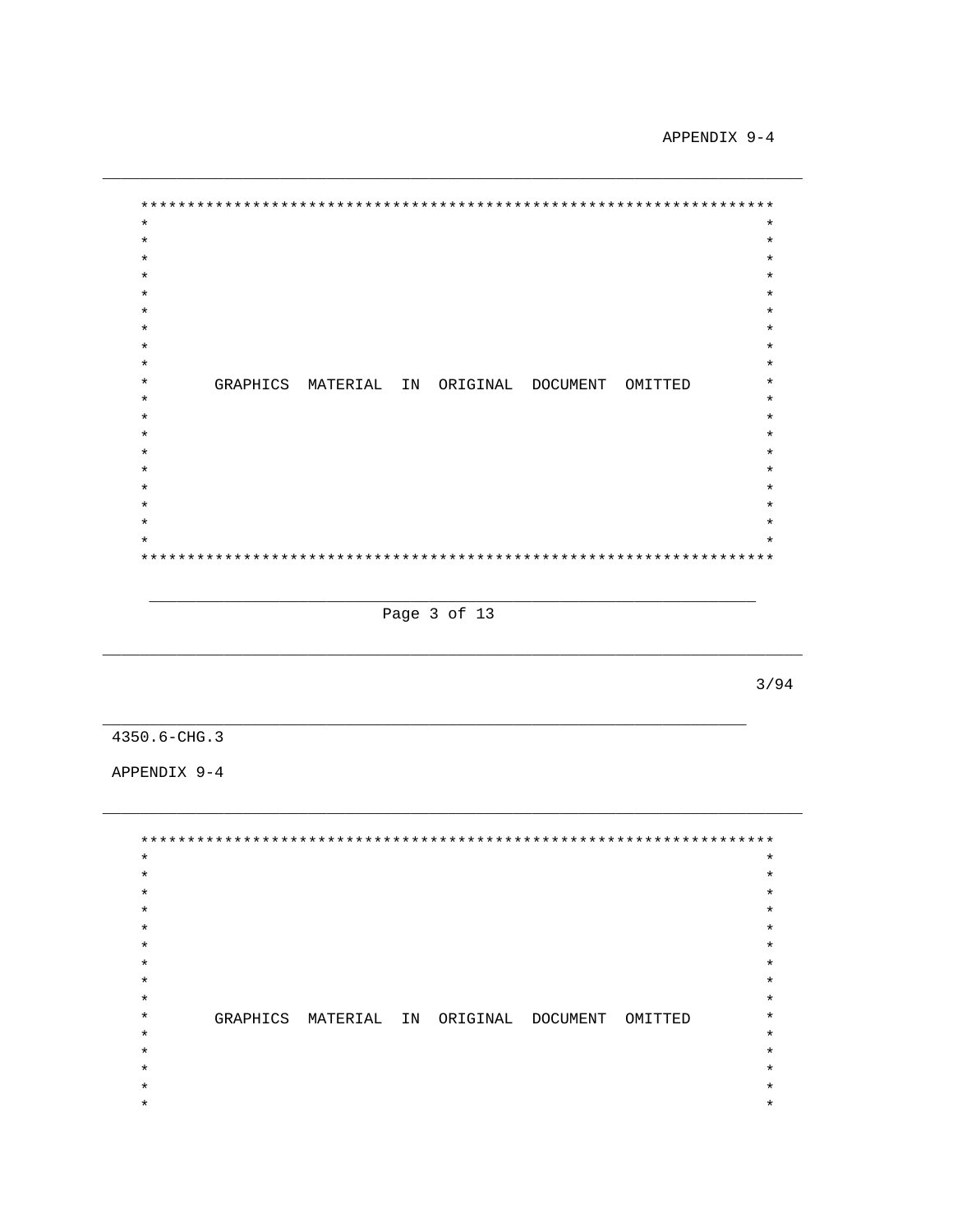

Page 4 of 13

 $3/94$ 

4350.6-CHG.3

APPENDIX 9-4

 $***$ \*\*\*\*  $\star$  $\star$  $\star$  $\ast$  $\ast$  $\star$  $\star$  $\star$  $\star$  $\star$  $\star$ GRAPHICS MATERIAL IN ORIGINAL DOCUMENT OMITTED  $\star$  $\star$  $\star$  $\star$  $\star$ 

Page 5 of 13

 $3/94$ 

4350.6-CHG.3

APPENDIX 9-4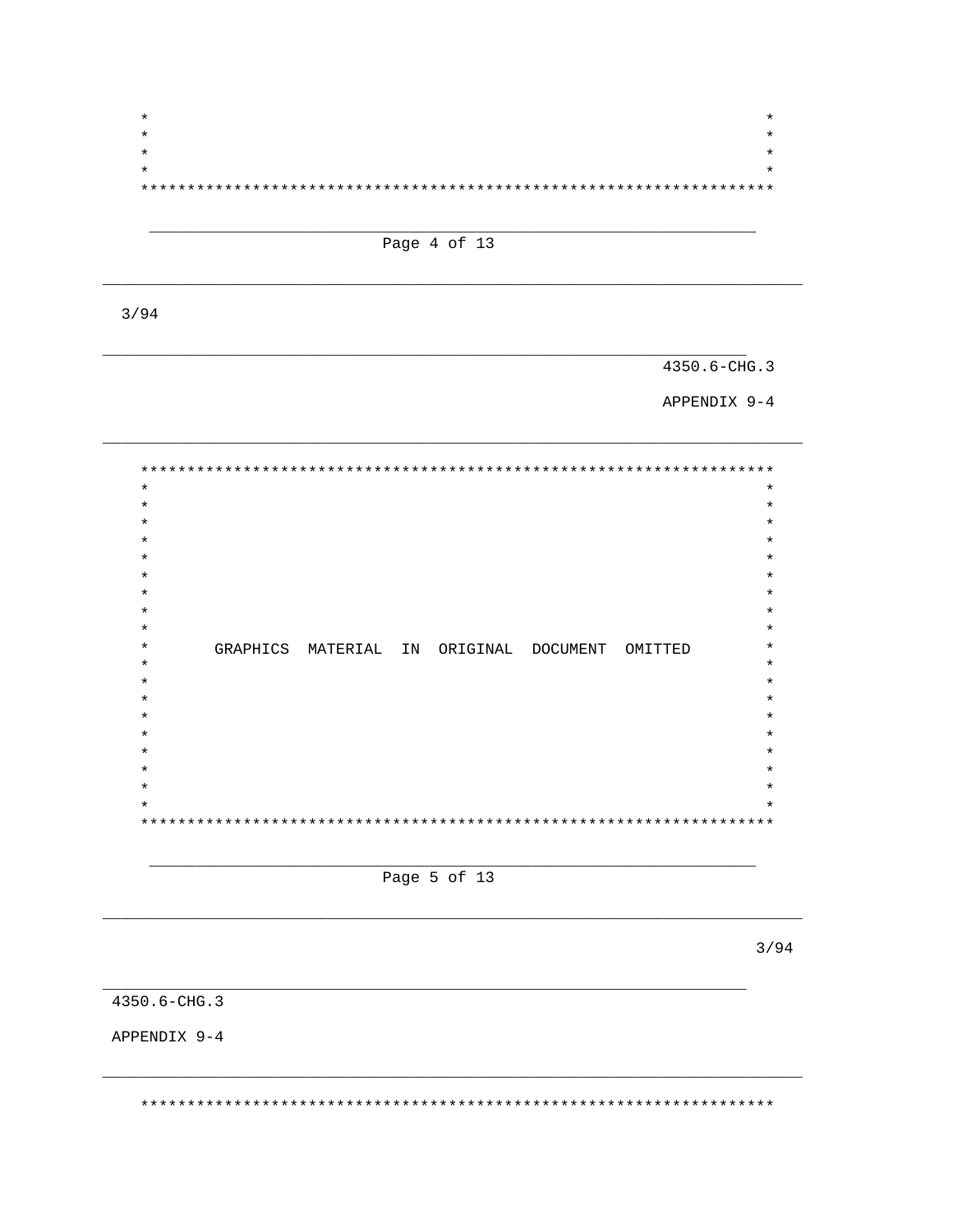$\star$  $\star$  $\star$  $\star$  $\star$  $\star$  $\star$  $\star$  $\star$  $\star$  $\star$  $\star$ GRAPHICS MATERIAL IN ORIGINAL DOCUMENT OMITTED  $\star$  $\star$  $\star$  $\star$  $\star$  $\star$  $\star$  $\star$ 

Page 6 of 13

 $3/94$ 

## 4350.6-CHG.3

APPENDIX 9-4

 $\star \star$  $\star$  $\star$  $\star$  $\star$  $\star$  $\star$  $\star$  $\star$  $\star$  $\star$ GRAPHICS MATERIAL IN ORIGINAL DOCUMENT OMITTED  $\star$  $\star$  $\star$  $\star$  $\star$  $\star$  $\star$  $\star$  $\star$  $* *$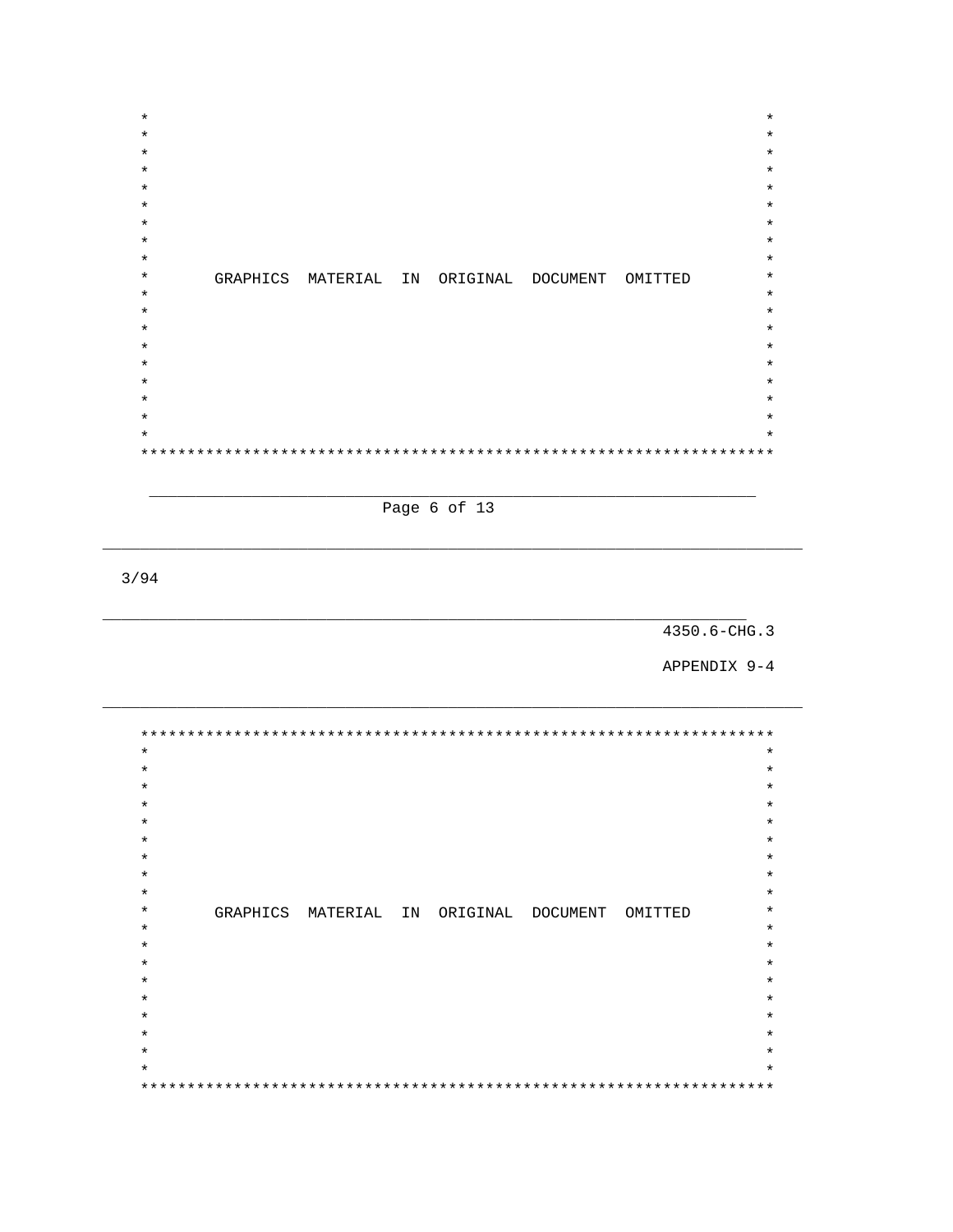Page 7 of 13

 $3/94$ 

4350.6-CHG.3

APPENDIX 9-4

\*\*\*\*\*\*\*  $\star$  $\star$  $\star$  $\star$  $\star$  $\star$  $\star$  $\star$  $\star$  $\star$  $\ast$  $\star$  $\star$ GRAPHICS MATERIAL IN ORIGINAL DOCUMENT OMITTED  $\star$  $\star$  $\star$  $\star$  $\star$  $\star$  $*$ 

Page 8 of 13

 $3/94$ 

4350.6-CHG.3

APPENDIX 9-4

 $\star$  $\star$  $\star$  $\star$  $\star$  $\star$  $\star$  $\star$  $\star$  $\star$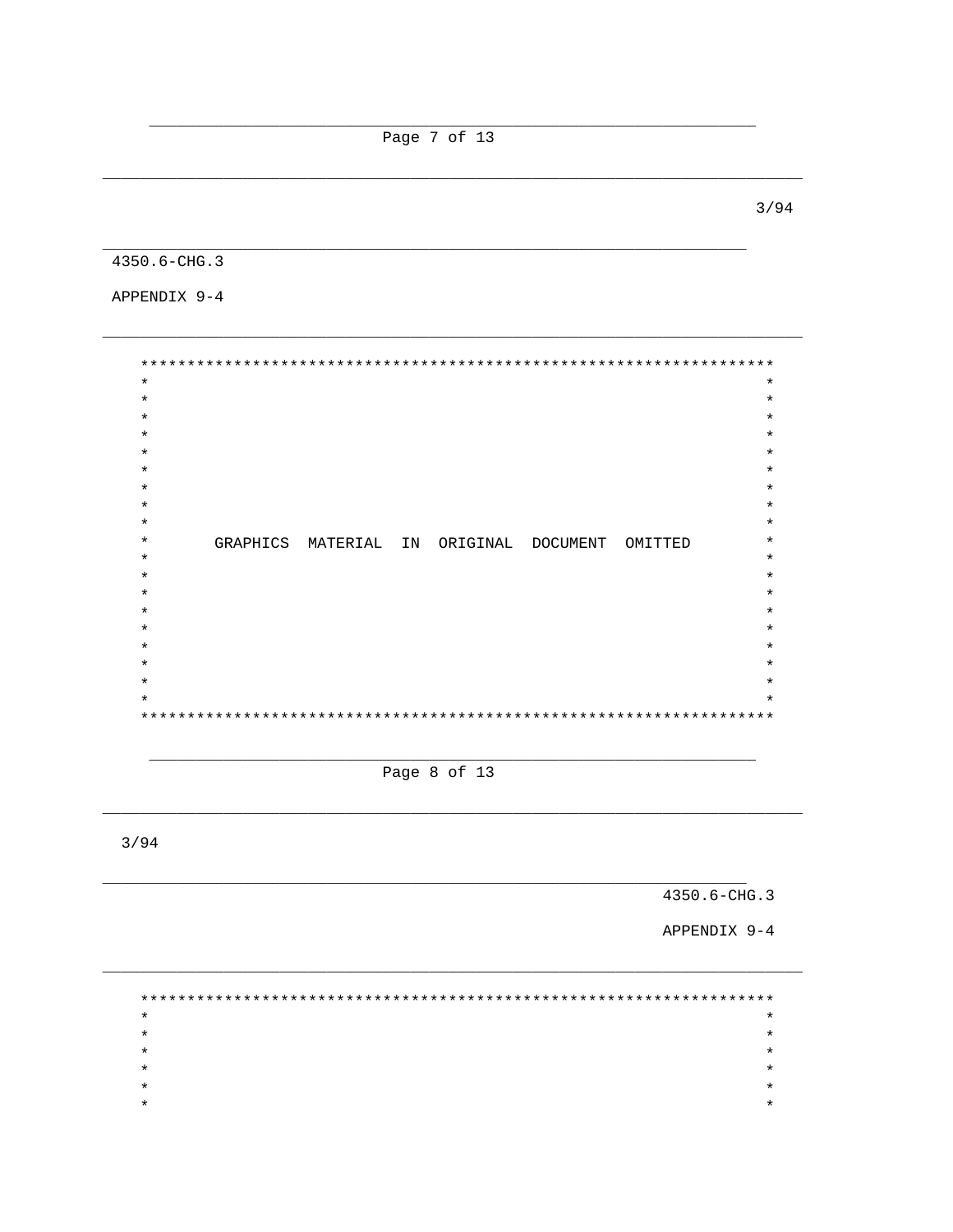$\star$  $\star$  $\star$  $\star$  $\star$  $\star$  $\star$ GRAPHICS MATERIAL IN ORIGINAL DOCUMENT OMITTED  $\star$  $\star$  $\star$  $\star$  $\star$  $\star$  $\star$  $\star$  $\star$  $\star$ 

Page 9 of 13

 $3/94$ 

4350.6-CHG.3

APPENDIX 9-4

 $\star$  $\star$  $\star$  $\star$  $\star$  $\star$  $\star$  $\star$  $\star$  $\star$  $\star$  $\star$  $\star$ GRAPHICS MATERIAL IN ORIGINAL DOCUMENT OMITTED  $\star$  $\star$  $\ast$  $\star$  $\star$  $\star$  $\star$  $\star$  $\star$  $\star$  $\ddot{\textbf{r}}$ 

Page 10 of 13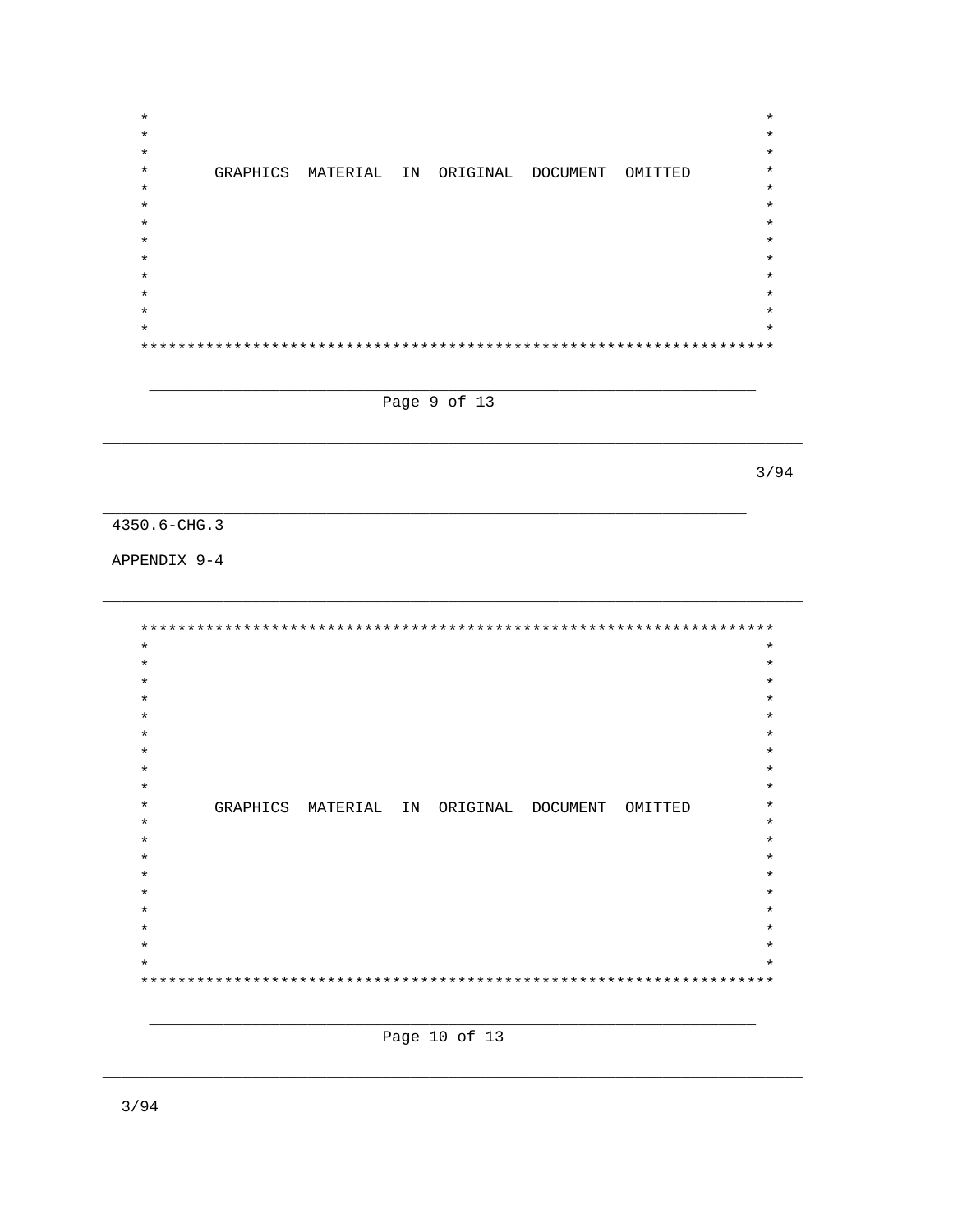APPENDIX 9-4

 $\star$  $\star$  $\star$  $\star$  $\star$  $\star$  $\star$  $\star$  $\star$  $\star$  $\star$  $\star$  $\star$ GRAPHICS MATERIAL IN ORIGINAL DOCUMENT OMITTED  $\star$  $\star$  $\star$  $\ddot{\textbf{r}}$  $\ast$  $\star$  $\ast$  $\star$  $\star$  $\star$  $\star$ 

Page 11 of 13

 $3/94$ 

4350.6-CHG.3

APPENDIX 9-4

Worksheet for Individual Resident Homeownership Feasibility  $\star$  $\star$  $\star$  $\star$  $\star$  $\star$  $\star$  $\star$  $\star$  $\star$  $\star$  $\star$  $\star$  $\star$  $\star$ GRAPHICS MATERIAL IN ORIGINAL DOCUMENT OMITTED  $\star$  $\star$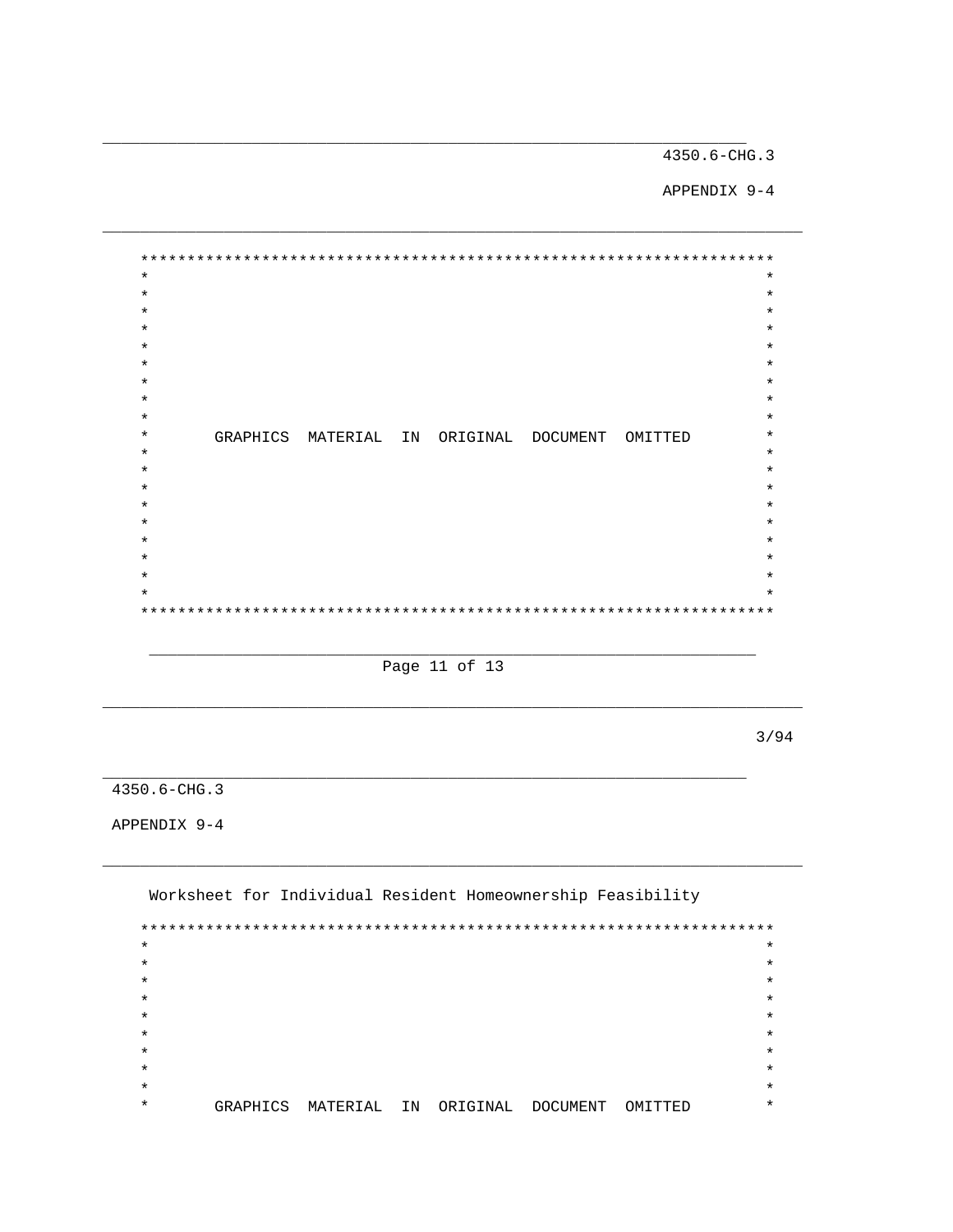| $\star$ | $\star$ |
|---------|---------|
| $\star$ | $\star$ |
| $\star$ | $\star$ |
| $\star$ | $\star$ |
| $\star$ | $\star$ |
| $\star$ | $\star$ |
| $\star$ | $\star$ |
| $\star$ | $\star$ |
| $\star$ | $\star$ |
|         |         |

Page 12 of 13

 $3/94$ 

4350.6-CHG.3

APPENDIX 9-4

Summary Worksheet for Resident Homeownership Feasibility

 $\star$  $\star$  $\star$  $\star$  $\star$  $\star$  $\star$  $\star$  $\star$  $\star$  $\star$ GRAPHICS MATERIAL IN ORIGINAL DOCUMENT OMITTED  $\star$  $\star$  $\star$  $\star$  $\ast$  $\star$  $\star$  $\star$  $\star$  $\star$  $\star$  $\star$ 

Page 13 of 13

 $3/94$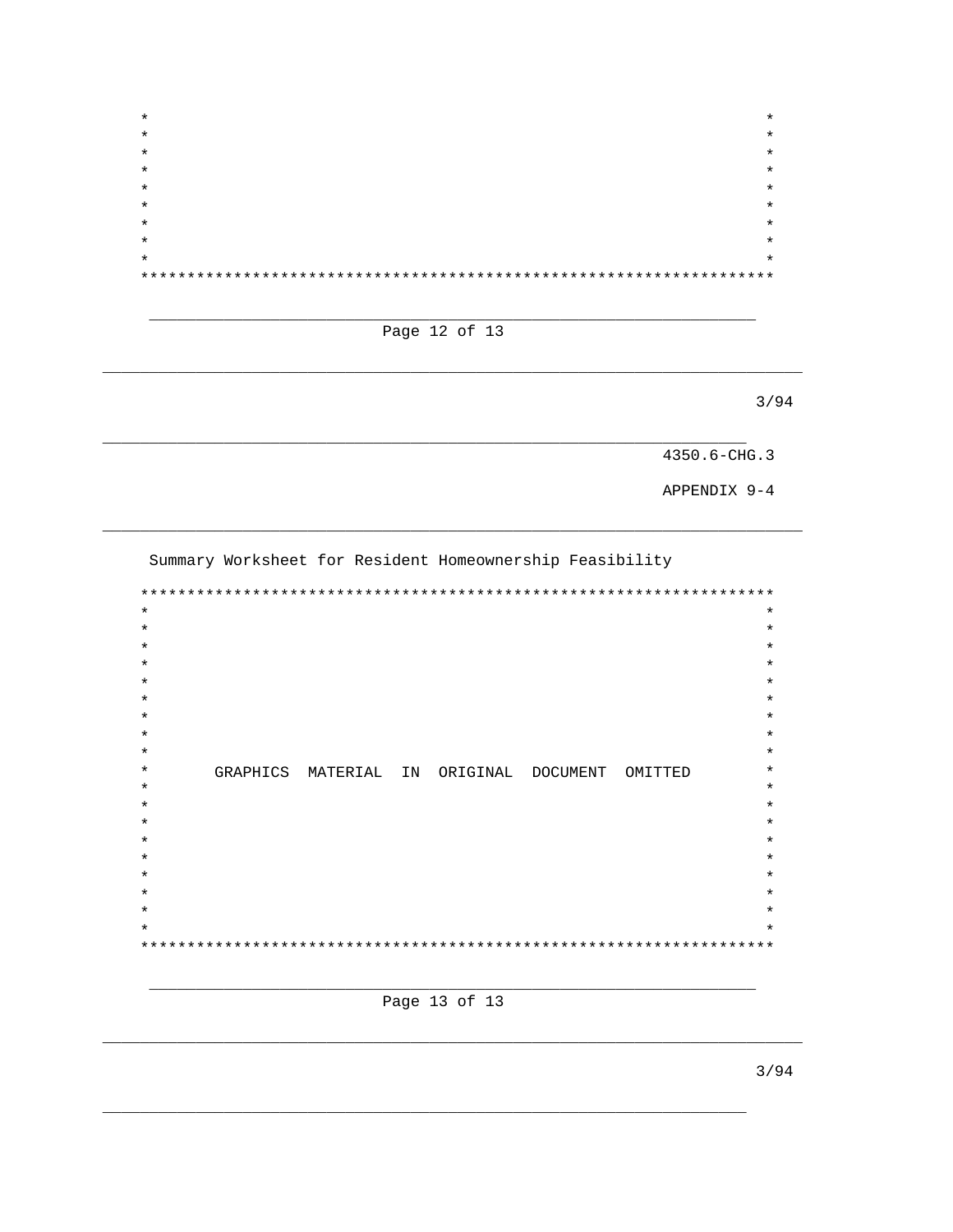APPENDIX 9-5

#### USE FIELD OFFICE LETTERHEAD

#### NOTIFICATION TO NON-PURCHASING TENANTS OF AVAILABLE PROTECTIONS

 $\_$  ,  $\_$  ,  $\_$  ,  $\_$  ,  $\_$  ,  $\_$  ,  $\_$  ,  $\_$  ,  $\_$  ,  $\_$  ,  $\_$  ,  $\_$  ,  $\_$  ,  $\_$  ,  $\_$  ,  $\_$  ,  $\_$  ,  $\_$  ,  $\_$  ,  $\_$  ,  $\_$  ,  $\_$  ,  $\_$  ,  $\_$  ,  $\_$  ,  $\_$  ,  $\_$  ,  $\_$  ,  $\_$  ,  $\_$  ,  $\_$  ,  $\_$  ,  $\_$  ,  $\_$  ,  $\_$  ,  $\_$  ,  $\_$  ,

 The owner of your project is going to sell name of your project to your Resident Council. After purchasing the project, the Resident Council will develop a Resident Homeownership Program that will enable residents to become homeowners. This means that those tenants who have expressed an interest in buying their units will be able to do so under this program. If you do not wish to buy your unit, you may continue to rent at (name of project) under reasonable terms and conditions for as long as you choose. You are also entitled to certain other protections.

- 1. The Resident Council will not displace you from the project as a result of the Resident Homeownership Program. You may only be evicted for serious or repeated violation of the terms and conditions of the lease, violation of applicable Federal, State or local law, or other good cause.
- 2. HUD will make sure that Section 8 rental assistance is available, if you qualify.
- 3. If you do not qualify for Section 8 rental assistance and your rent increases, the new rent will not exceed 30 percent of your adjusted monthly income or the Section 8 existing fair market rent, whichever is lower.
- 4. If HUD's approval of the Resident Homeownership Plan (RHP) results in an increase in rents (except for increases made necessary by increased operating costs), the Resident Council must phase-in the rent increase as follows:
	- A. If the total rent increase is at least 30 percent of your current total rental payment, the Resident Council must phase-in the increase in equal proportions over a period of not less than three years;

\_\_\_\_\_\_\_\_\_\_\_\_\_\_\_\_\_\_\_\_\_\_\_\_\_\_\_\_\_\_\_\_\_\_\_\_\_\_\_\_\_\_\_\_\_\_\_\_\_\_\_\_\_\_\_\_\_\_\_\_\_\_\_\_\_

 $\_$  ,  $\_$  ,  $\_$  ,  $\_$  ,  $\_$  ,  $\_$  ,  $\_$  ,  $\_$  ,  $\_$  ,  $\_$  ,  $\_$  ,  $\_$  ,  $\_$  ,  $\_$  ,  $\_$  ,  $\_$  ,  $\_$  ,  $\_$  ,  $\_$  ,  $\_$  ,  $\_$  ,  $\_$  ,  $\_$  ,  $\_$  ,  $\_$  ,  $\_$  ,  $\_$  ,  $\_$  ,  $\_$  ,  $\_$  ,  $\_$  ,  $\_$  ,  $\_$  ,  $\_$  ,  $\_$  ,  $\_$  ,  $\_$  ,

\_\_\_\_\_\_\_\_\_\_\_\_\_\_\_\_\_\_\_\_\_\_\_\_\_\_\_\_\_\_\_\_\_\_\_\_\_\_\_\_\_\_\_\_\_\_\_\_\_\_\_\_\_\_\_\_\_\_\_\_\_\_\_\_\_\_\_\_\_

Page 1 of 2 3/94

4350.6-CHG.3

APPENDIX 9-5